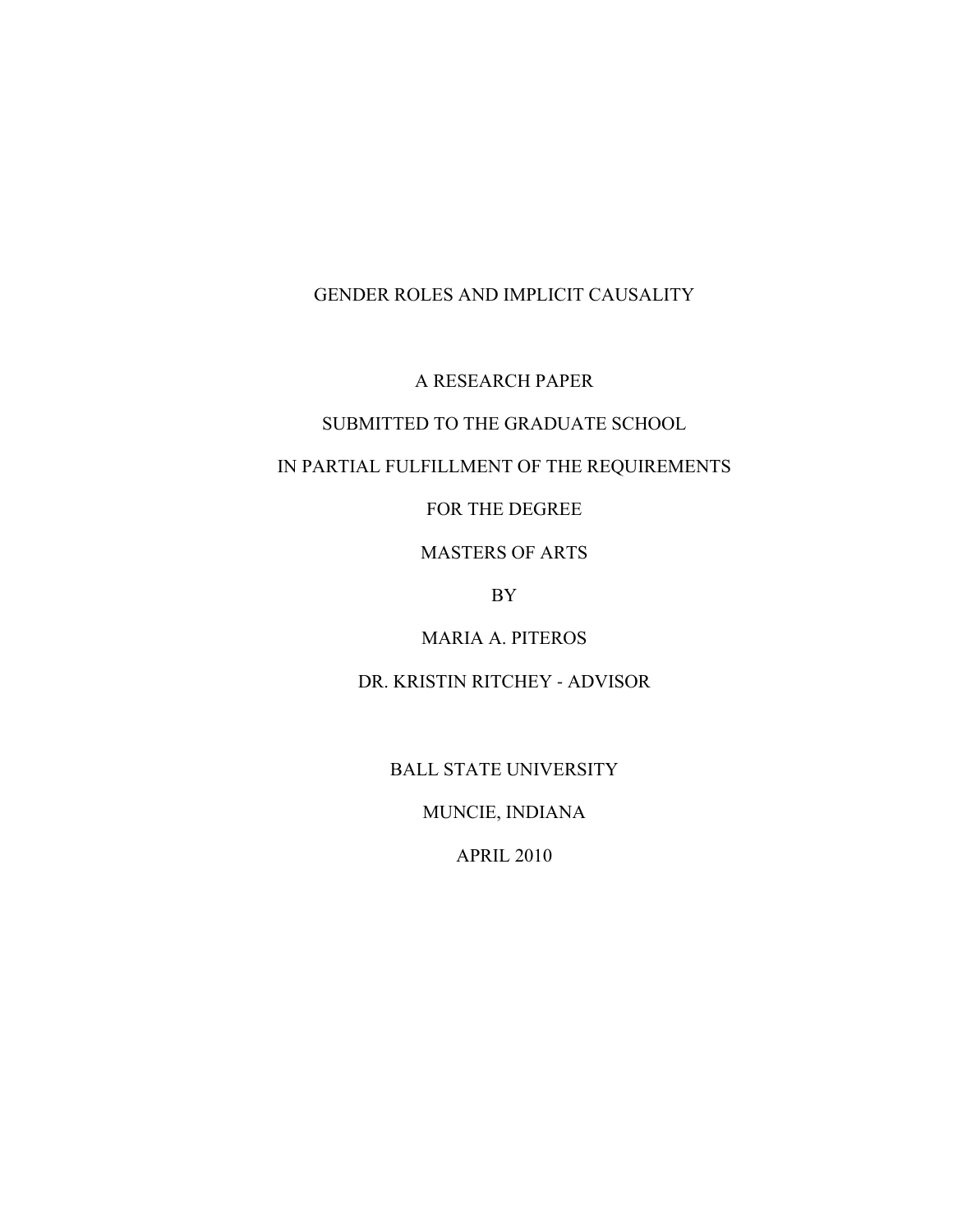#### Abstract

Sentence interpretation is crucial for a complete understanding of one another. Past research has discovered a phenomenon termed implicit causality, which is the person or thing that is viewed as the cause of the action of a sentence. Current research suggests that gender and social power can act to moderate causal attributions (LaFrance, Brownell, & Hahn, 1997). The present study was a conceptual replication of LaFrance et al., but accounted for a methodological issue of their study. Participants were asked to complete 48 partial sentences with an explanation for the action that occurred. The findings suggested that the social power and the placement of the names within the experimental sentences resulted in differing causal attributions.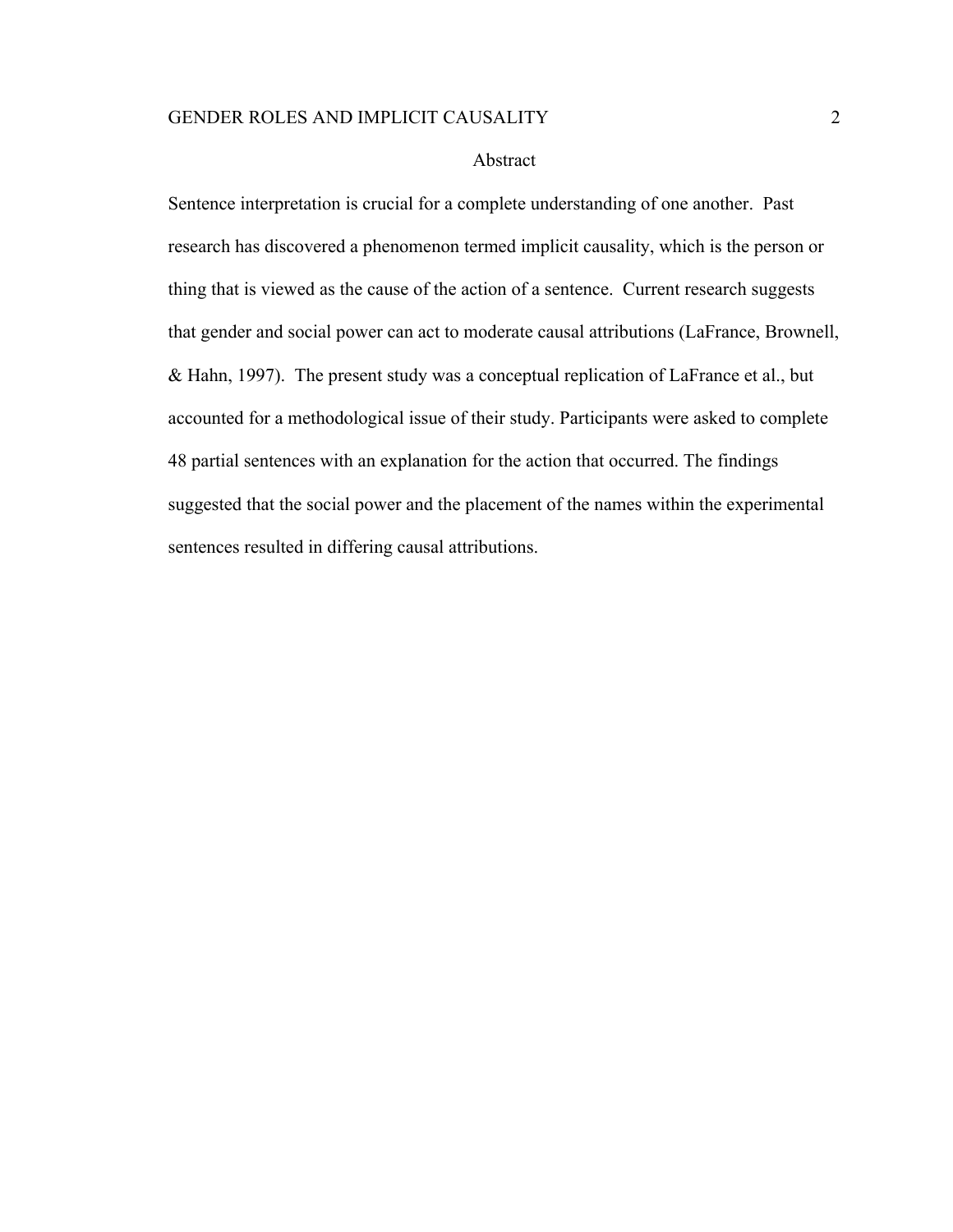### Gender Roles and Implicit Causality

One of the most well-known speakers on the intricacies of language was not Edward Sapir, Benjamin Lee Whorf, or even Noam Chomsky. George Carlin is likely one of the most recognizable names when it comes to language. A stand-up comedian for nearly half a century, Carlin spoke of the ambiguity of the English language for much of that time. His observations are not out of the ordinary, however, as linguistics has been a prominent area of study for centuries. Scholars from a diverse array of disciplines ranging from sociology to neurology have studied language. Moreover, in the mid- $20<sup>th</sup>$ century, the area of psycholinguistics garnered more interest, as researchers studied the cognitive aspects of language. Topics such as speech acts, conversational implicatures, politeness, and rule violation have all been explored. Although various topics relating to linguistics have been studied, questions regarding how we interpret the causes of actions still exist. The present study will investigate how factors such as verb type and social power influence our interpretation of actions.

Psycholinguistics of the late 1960s brought with it the study of implicit causality. Implicit causality is essentially the person, or thing, that is viewed as the cause of the action of a sentence (Holtgraves, 2002). Attributing the causality is not so cut-and-dry, however. For instance, in the sentence "Bob irritates Rachel" people are more likely to indicate that Bob was the cause of the action, whereas in the sentence "Bob likes Rachel" the same people are more likely to say that Rachel was the cause of the action. The difference in the implicit causality of these two sentences lies within the verb that is used. In the first sentence, *irritates* is an action verb, which has the related semantic roles of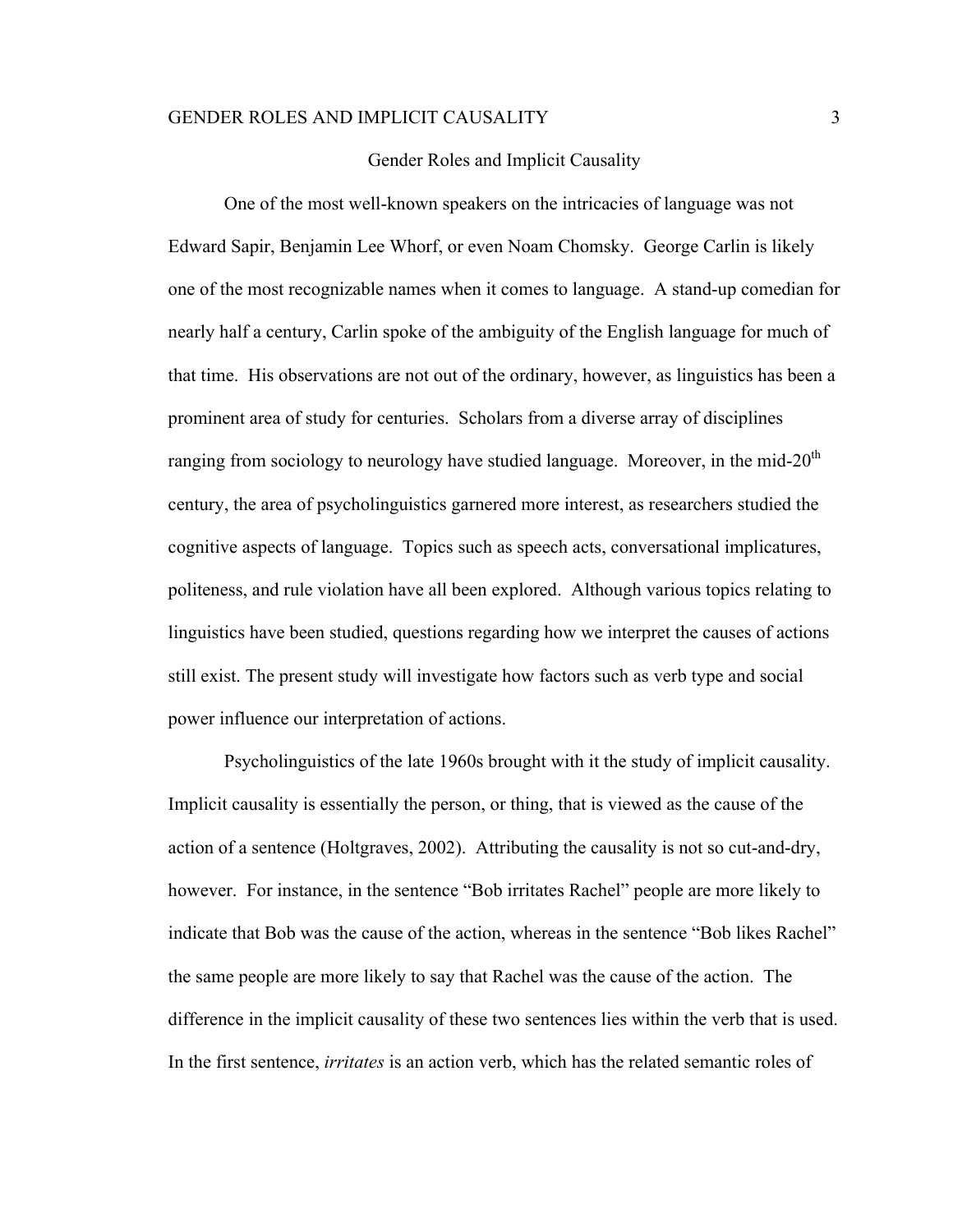agent (perceived as the doer of an action), and patient (someone or something that is acted upon). In general, people tend to assign greater causal weight to the agent (e.g. Bob), because anyone can be acted on, whereas the number of people who can act is more limited (Corrigan, 2001; Holtgraves, 2002).

Alternatively, in the second sentence, *likes* is a state verb, which has the related semantic roles of experiencer (someone having a particular experience) and stimulus (someone or something eliciting that experience). People tend to assign greater causal weight to the stimulus (e.g. Rachel), because anyone can experience a state, but the number of people who can elicit a state is limited. These findings are fairly robust, and even hold across sentences written in passive voice (Corrigan, 2001; Holtgraves, 2002).

# **Foundations of Implicit Causality**

Abelson and Kanouse (1966) were two of the first researchers to write about implicit causality, though they did not realize it at the time. Their main objective was to study propaganda to better understand how people react to its assertions. Abelson and Kanouse's research analyzed three previous studies that all evaluated how participants responded to generic statements. Although their conclusions were highly speculative, Abelson and Kanouse's statements fall in line with current research findings. Specifically, their findings suggested that participants' patterns of responses changed when different kinds of verbs were used in the generic experimental statements.

Garvey and Caramazza (1974) were the first to argue that a sentence's causality is implicit within the verb used, although they did not specify that implicit causality was related to the type of verb used (i.e. action or state). Instead they reasoned that there are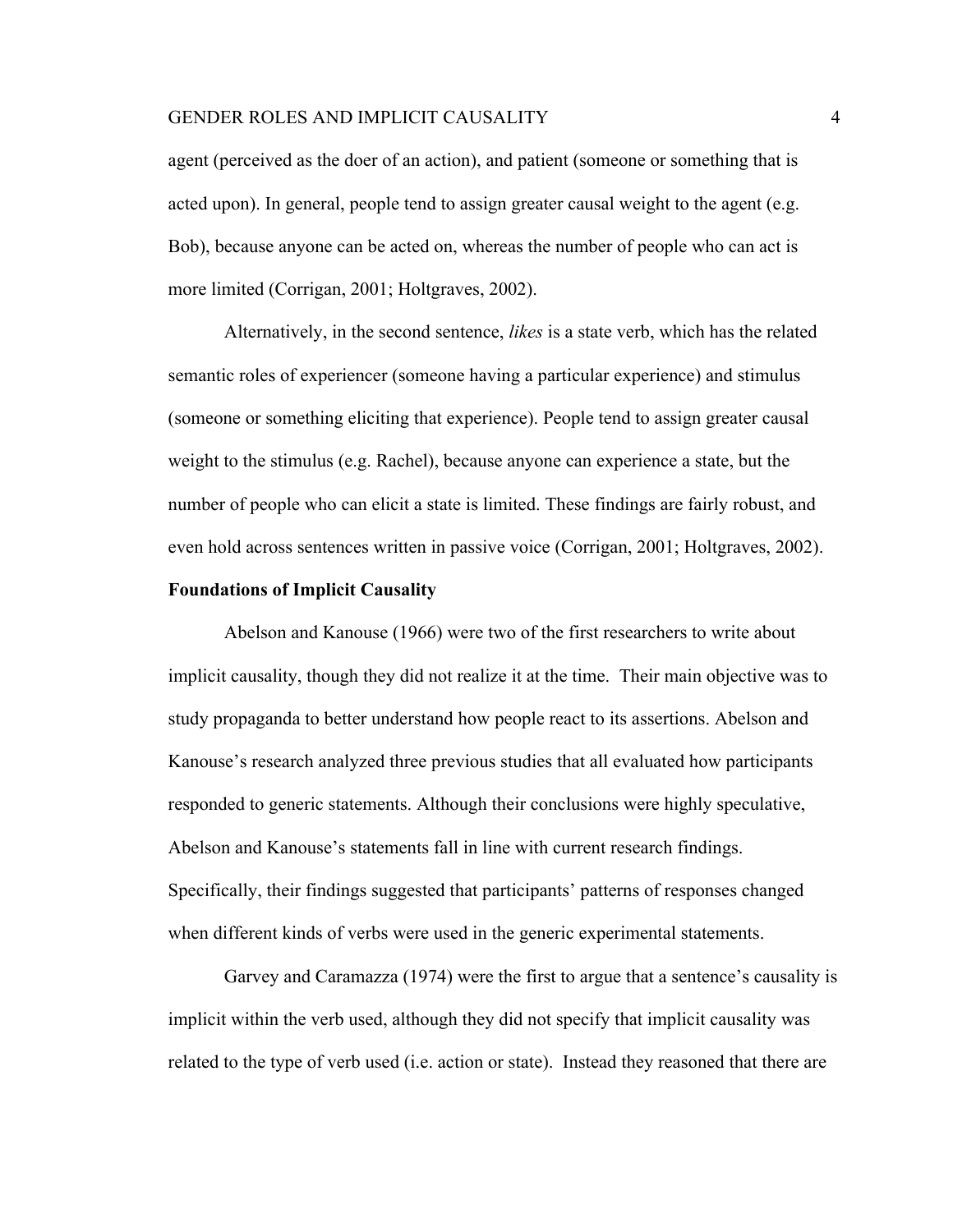some verbs whose causality is usually implicit in the object of a sentence, and other verbs whose causality is usually implicit in the subject of a sentence. Garvey and Caramazza then explained that this difference in causal attribution occurs because verbs are full of information including causes and effects that are then brought into every communication. Essentially, Garvey and Caramazza were saying that it is because of all of the information inherent in a verb that one can attribute implicit causality.

Two more important figures to the study of implicit causality were Brown and Fish (1983). They were the first researchers to identify action and state verbs as the cause of differing implicit causality within sentences. Brown and Fish presented participants with partial sentences to complete. Their findings suggested that when sentences utilized action verbs, greater causal weight was assigned to the agent, and when sentences utilized state verbs, greater causal weight was assigned to the stimulus.

# **Explanations of Implicit Causality**

Researchers debate several explanations for implicit causality. Some researchers endorse a Whorfian hypothesis as an explanation for implicit causality, which suggests that "language imposes a structure on causal thinking that overrides basic nonlinguistic, attributional mechanisms" (Holtgraves, 2002, p. 167). The most prominent Whorfian hypothesis was proposed (and later rejected) by Brown and Fish (1983), and is termed the priming, or lexical hypothesis, and insists that the language we use restricts how we think about events.

Other explanations for implicit causality are not based on a Whorfian hypothesis, and for the most part presume that the structure of language reflects predispositions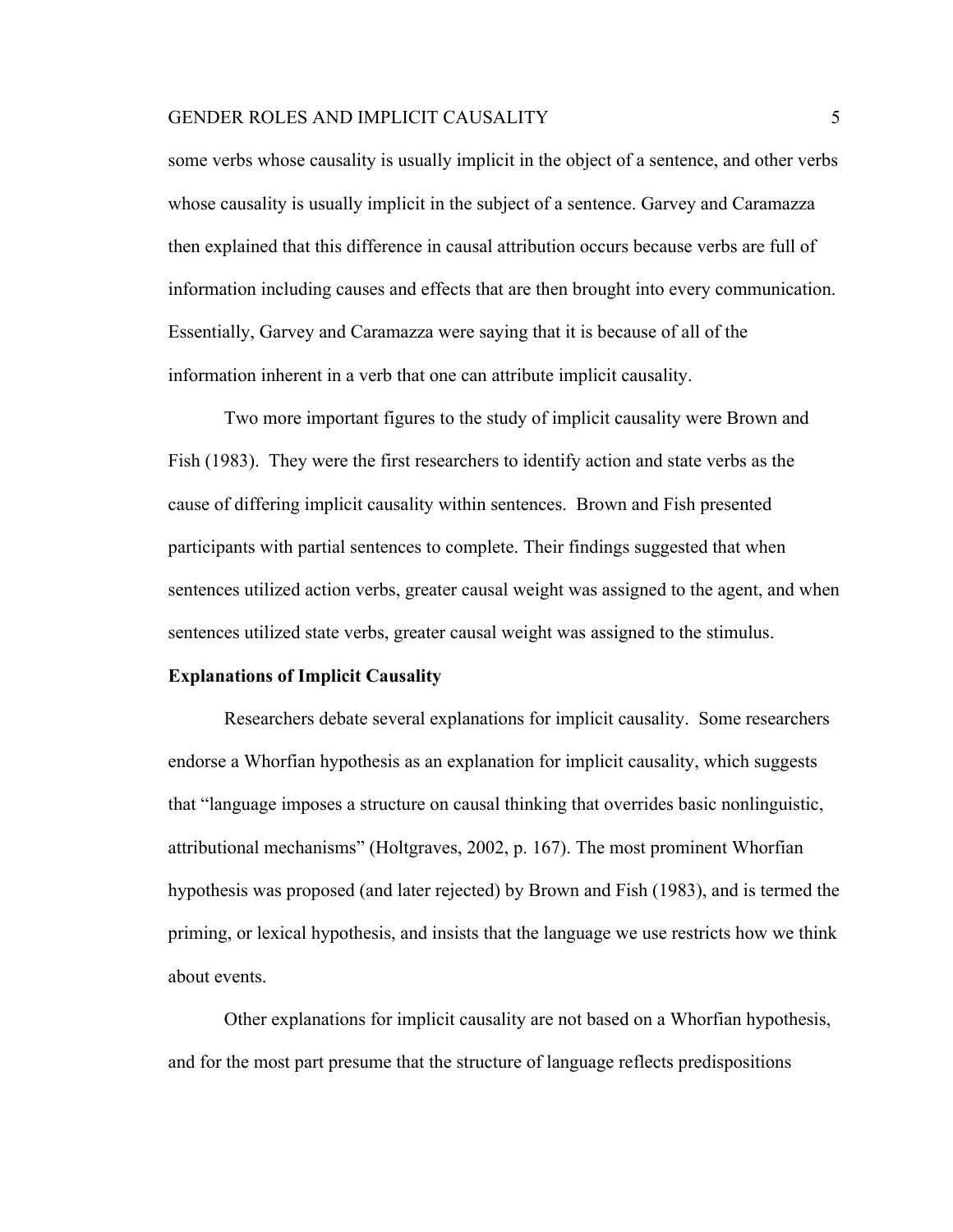fundamental to people, but is not determined by those predispositions. The most prominent non-Whorfian hypothesis was also proposed by Brown and Fish (1983) and is termed the causal schema hypothesis. The basis for this hypothesis is that language is a result of primitive schemas people have for thinking about causality, and that these causal schemas are inherent in the verb.

# **Contradictions to Implicit Causality**

Of course, implicit causality is not without its problems. Some researchers have reported findings contradictory to past studies. For instance, Au (1986) conducted three studies regarding implicit causality in which she had participants complete partial sentences that included an interpersonal event (e.g. *flatter*, *thank*). Au's findings were consistent with past findings regarding the implicit causality of state verbs (i.e. causality was attributed to the stimulus). However, her findings were inconsistent in that they suggested that the causes of some action verbs were attributed to the agent of a sentence, whereas the causes of other action verbs were attributed to the patient. Au concluded that some interpersonal action verbs are associated with the agent causing the events, whereas other interpersonal action verbs are associated with the patient causing the events.

Likewise, VanKleeck, Hillger, and Brown (1988) found the same pattern of results as Au (1986). However, VanKleeck et al. provided participants with sentences and asked them to rate how likely it was that either person in the sentence was the cause of the action. Their findings suggested that the use of interpersonal verbs influenced the causal attributions participants made. The findings of Au (1986) and VanKleeck et al. (1988) differed from the findings of other studies of implicit causality. However, their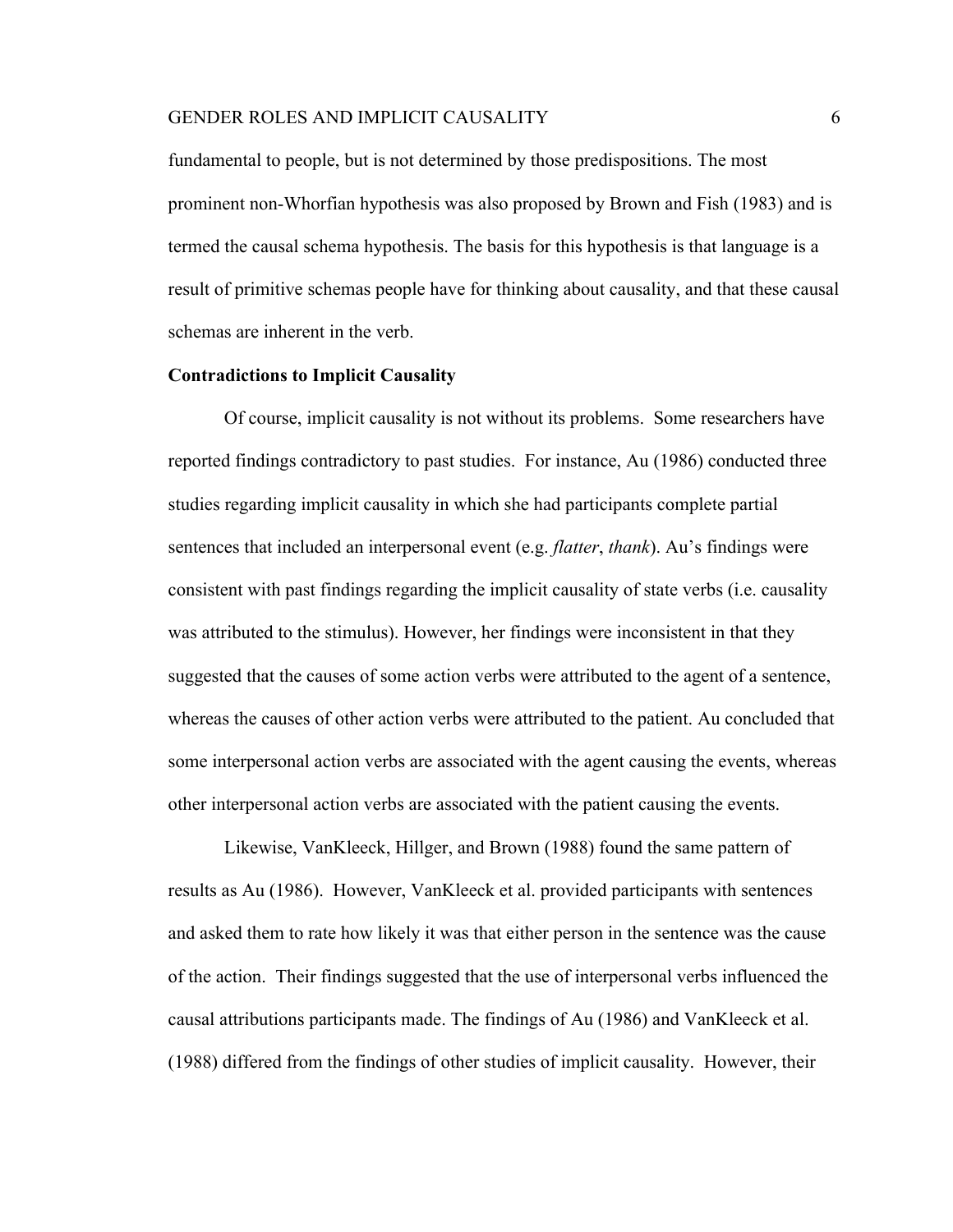research suggests that the phenomenon of implicit causality is not static, and its pattern of results may be moderated by the different kinds of words one uses.

#### **Alternative Model**

Related to the notion of implicit causality is Semin and Fiedler's (1988) linguistic category model, which extends the implicit causality model. It differs from implicit causality because it is not concerned solely with the relationships between causal attributions and action and state verbs alone. Instead, the linguistic category model extends its analysis to four different kinds of action and state verbs, and adjectives that lie on a continuum of abstractness to concreteness. The four kinds of verbs Semin and Fiedler are concerned with are descriptive action verbs (e.g. *meet*, *visit*), which are the most concrete, followed by interpretive action verbs (e.g. *help, imitate*), followed by state action verbs (e.g. *anger*, *excite*), followed by state verbs (e.g. *like*, *hate*), and finally adjectives (e.g. *honest*), which are the most abstract. The linguistic category model broadens how past researchers viewed verbs, to include elements like degree of verifiability and how revealing a verb is, and as a result better reveals how researchers examine and show the relationship between language and thought.

# **Related Topics**

Over 30 years after Abelson and Kanouse (1966) first identified the causality implicit within certain words, a new, related phenomenon termed implicit consequentiality was proposed by Stewart, Pickering, and Sanford (1998). Crinean and Garnham (2006) explain that actions not only have causes, they also have consequences related to those actions. Specifically, implicit consequentiality is a focus on one person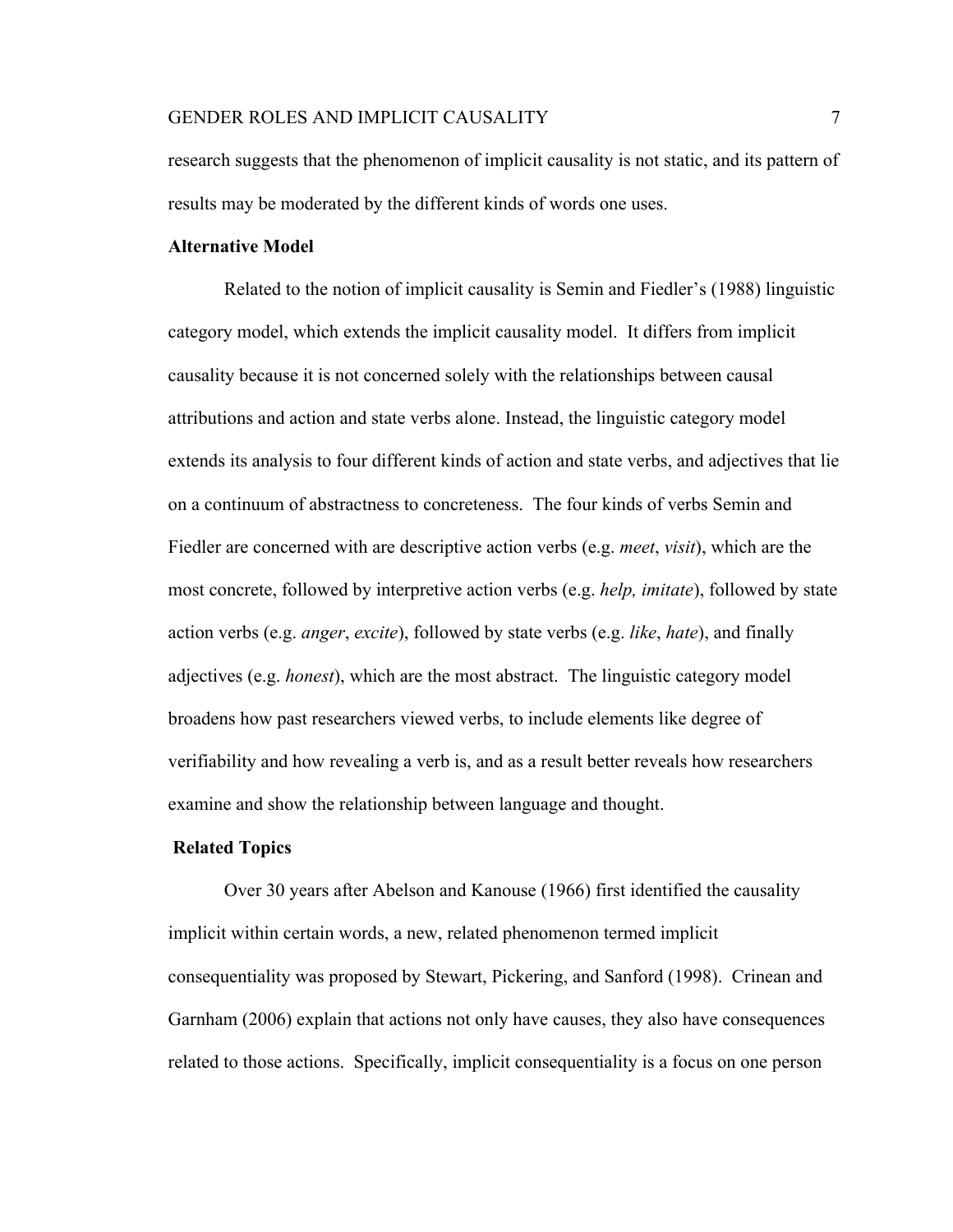as the principal bearer of the consequence of an action, and is based mostly on expectations. As with past research on implicit causality, researchers investigating implicit consequentiality usually have participants engage in sentence completion as their experimental task. For instance, a study by Stewart et al. presented participants with partial sentences (e.g. Because Bob annoyed Rachel…), and asked them to complete each one. Findings have suggested that people show consequentiality biases in an opposite pattern than the biases that have been shown in implicit causality research. In fact, Stewart et al.'s findings suggested that the implicit consequentiality of a verb (e.g. *annoy*) would result in a participant's focus on Rachel. Therefore, the consequence of Bob annoying Rachel is that Rachel is in a state of being annoyed, and the actual consequence is that she is likely to react as a result of her annoyance.

# **Extending Implicit Causality**

Implicit causality has been studied a myriad of ways since the 1960s. For instance, Au's (1986) study of implicit causality utilized a participant sample that consisted of children. In fact, Au concluded that children are also responsive to implicit causality, to the point where their responses follow the same patterns as adults'. These findings suggest that research conducted on implicit causality is fairly generalizable to populations of people other than college students.

More recently, Corrigan (2001) conducted three experiments to investigate the causal attributions of situations more similar to real-life. She argued that the experimental conditions in which researchers study implicit causality are very dissimilar to real-life situations, and may not elicit the same patterns of results. Corrigan's main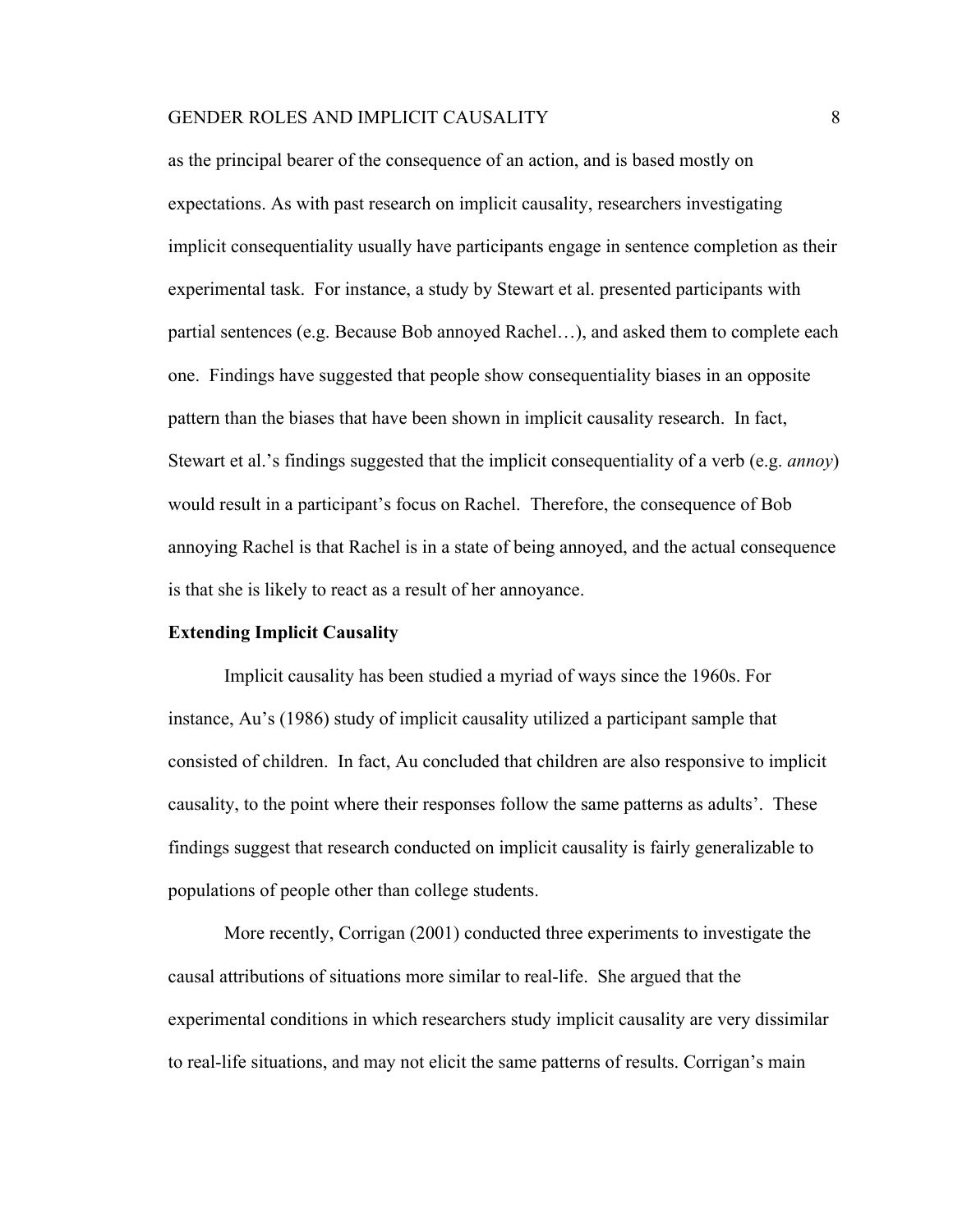goal was to determine whether certain nouns would interact with action and state verbs to add to predictions of causal attributions. Specifically, Corrigan had participants read sentences and rate how likely it was that each person within those sentences was the cause of the action that occurred. Her findings suggested that certain aspects of a sentence (i.e. the nouns and verbs used) all interact to result in its specific causal attribution.

Additionally, Pyykkönen and Järvikivi (2010) conducted an investigation of implicit causality in spoken language. They had participants listen to stories and view corresponding photographs presented on a computer screen while their eye movements were tracked. Participants were instructed to orally continue 10 of the 40 stories they heard using the characters presented in that story. Pyykkönen and Järvikivi's findings suggested that implicit causality is not only a phenomenon of text, but that it is evident in spoken discourse as well. However, their findings also lend support to the idea that all aspects of a particular sentence interact and contribute to its causal attribution.

Again, the present study's goal is to determine if there are circumstances that moderate the effects of implicit causality. Past research has studied implicit causality in multiple ways. As a result, there is strong evidence to suggest that implicit causality is not easily attributed solely to the type of verb used in a sentence, as past researchers have suggested. Therefore, the present study will investigate the effect of verb type, order of phrasing, and social power on peoples' interpretations of implicit causality.

**Social power, gender roles, and language.** An investigation by Mannetti and DeGrada (1991) had participants indicate whether an ambiguous sentence they read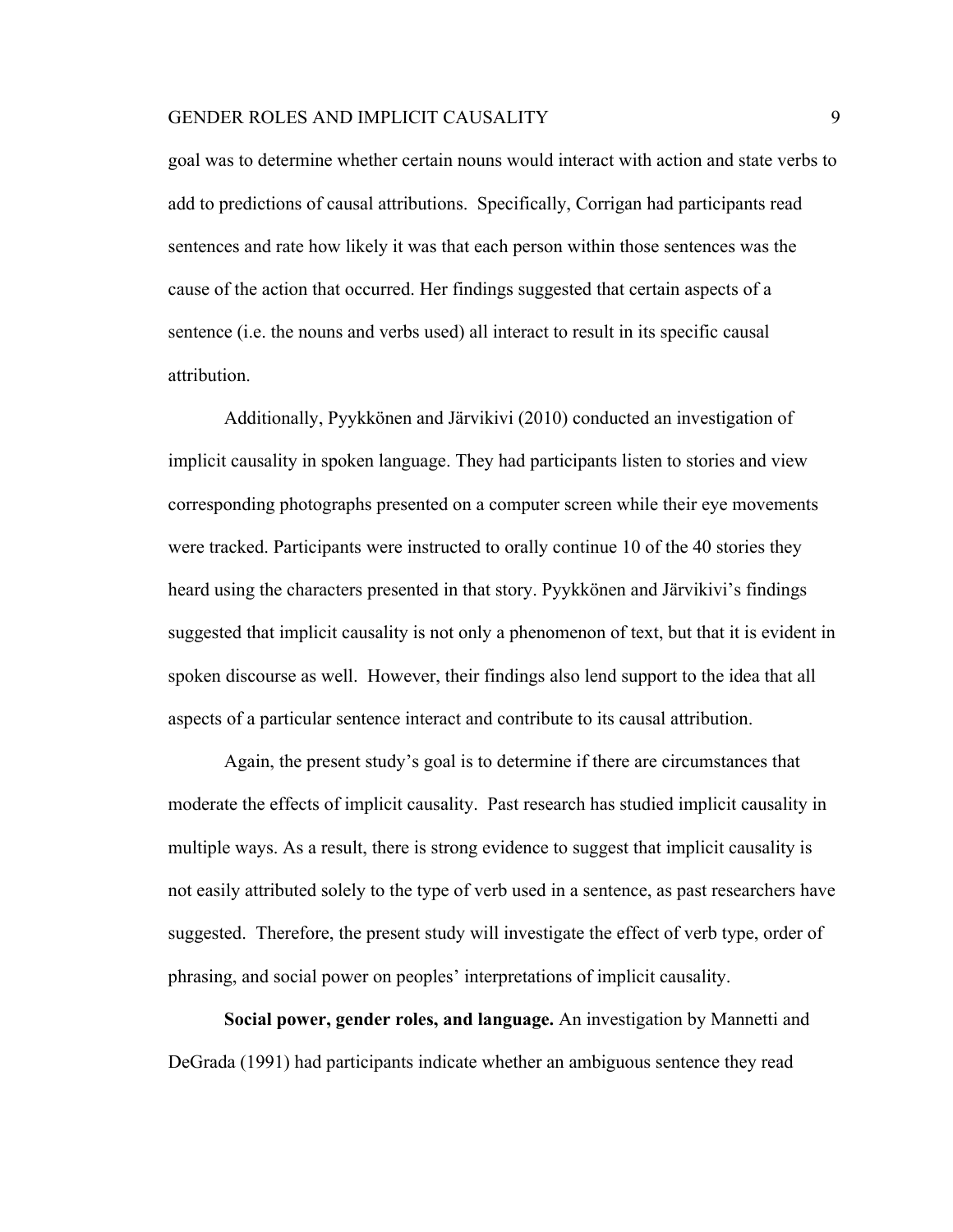referred to the object or subject of that sentence. They were then asked to rate their level of confidence for each answer they provided. Their findings suggested that the gender of the sentence subject and object influenced the participants' causal attributions. Specifically, their findings suggested that males were often assigned greater causal attributions than females. They also found that participants were more confident in their judgments of sentences involving state verbs than sentences involving action verbs. Based on these findings it seems reasonable to suggest that significant differences could also be found in research that manipulates other contextual factors (i.e. the role of the sentence subject and object).

Furthermore, LaFrance, Brownell, Hahn (1997) conducted three studies investigating the implicit causality of sentences varying gender and social power. Additionally, they manipulated verb valence by conducting a pilot study to determine positive action and state verbs (e.g. *encourages*, *adores*) and negative action and state verbs (e.g. *criticizes*, *dislikes*). In each study, participants read sentences, and were asked to rate how likely it was that each person in the sentence was the cause of the action that occurred. LaFrance et al.'s findings suggested that males were assigned causality to a significantly greater extent than females when action verbs were used, regardless of the females' position as agent or patient. Moreover, their findings suggested that females were assigned causality to a significantly greater extent than males when state verbs were used, regardless of the males' position of experiencer or stimulus. LaFrance et al. concluded that their results were evidence for women's lower status in interpersonal interactions. Likewise, when they analyzed the effect of social power on causal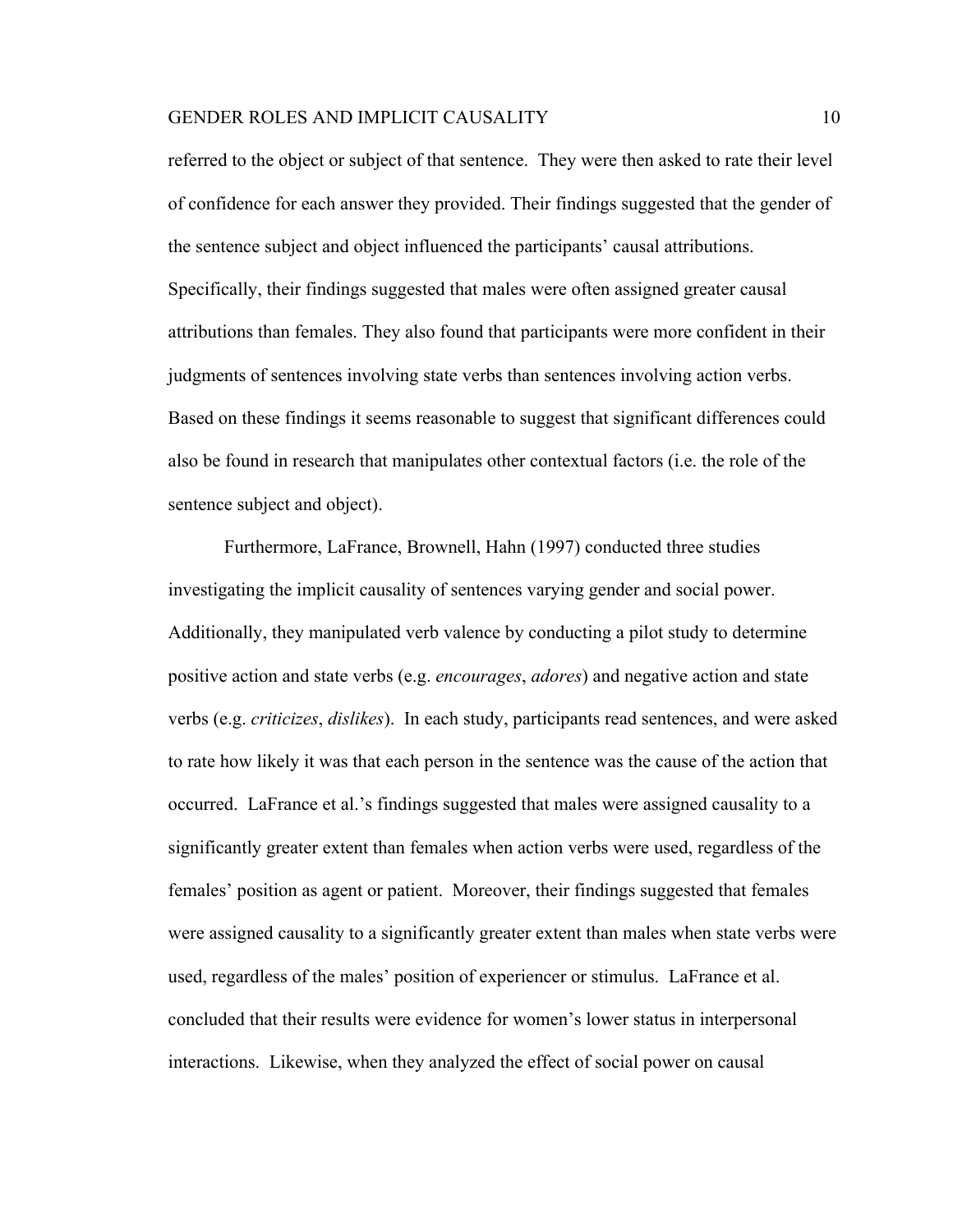attributions their findings suggested that greater social power was related to greater causal attributions, but that women were still assigned lower causal ratings than men.

Lastly, research by Kollock, Blumstein, and Schwartz (1985) suggested that conversational interactions between men and women often put the man in a position of power, with the woman acting in a supportive way. Again, these findings can be extended to the idea that in reading about interactions between men and women, significant differences will be found in the causal attributions of those interactions, insofar as the man will be assigned greater causal attribution unless social power is manipulated.

# **The Present Investigation**

The purpose of the present study is to determine if significant differences occur in the ways that participants attribute the actions of sentences, which include instances of women and men in non-traditional gender roles. Based on past research by Mannetti and DeGrada (1991), LaFrance et al. (1997), and Kollock et al. (1985) the hypothesis for the present investigation is that social power will affect causal attributions regardless of gender, gender role, and the type of verb used, to the extent that the person perceived as having the power will be assigned the cause of the action to a significantly greater degree than the person without power.

The present study is a conceptual replication of LaFrance et al.'s (1997) research, which suggested that gender and social power influenced how sentences were interpreted, regardless of the kind of verb used. However, LaFrance et al.'s research raised a methodological question. That is, they utilized a task that asked participants to rate how likely each person in each sentence was of being the cause of the action of that sentence.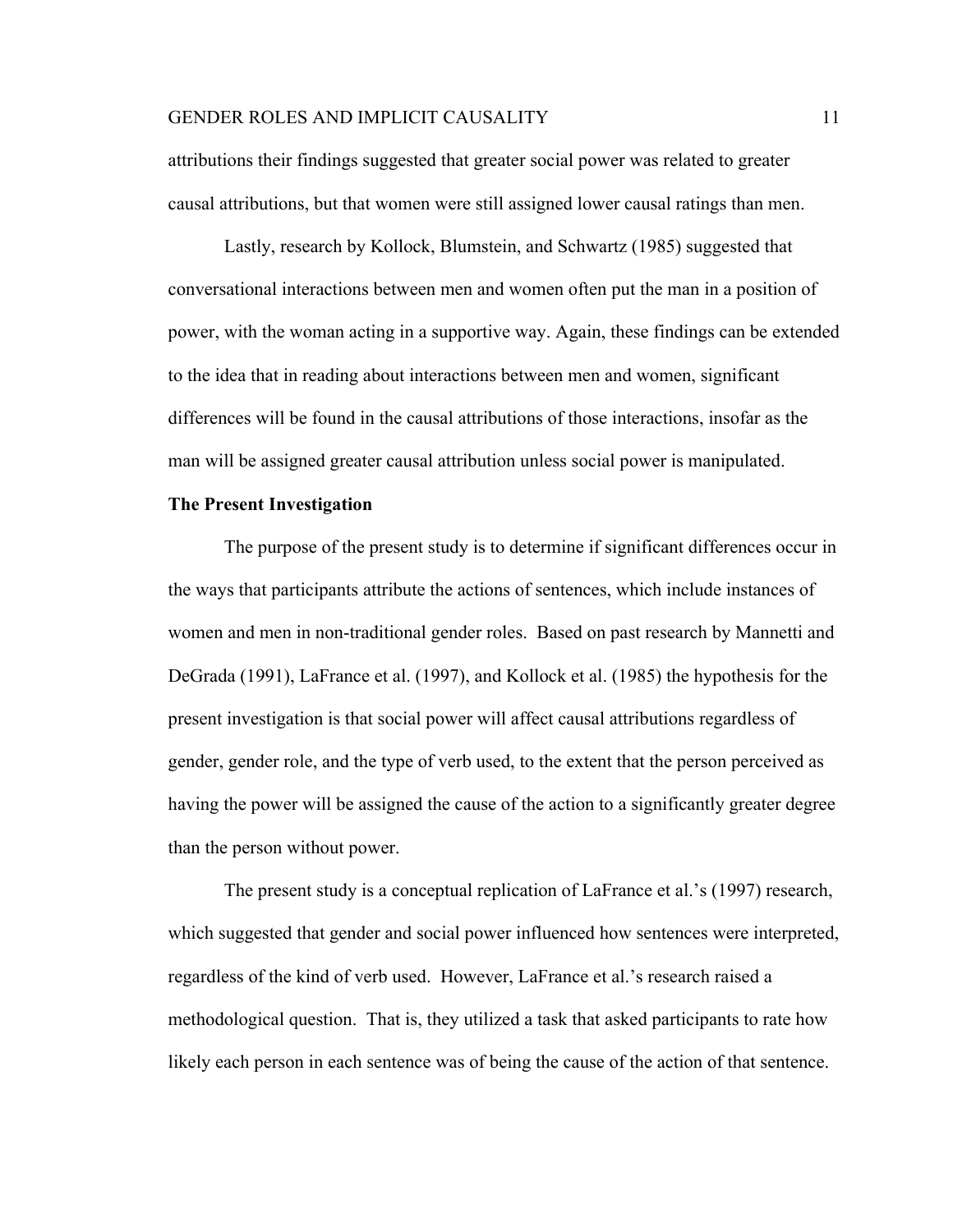It is possible that LaFrance et al.'s experimental task elicited demand effects in their participants. Taking that into consideration, the present study kept the purpose of the research less salient to participants to try to avoid demand characteristics.

### **Pilot Study Method**

# **Participants**

Participants were 54 undergraduate students enrolled in a General Psychology course at a large Midwestern United States university. Eighty percent were female, and 19% were male (one participant failed to respond), with a mean age of 19.39 years  $(SD = 2.12)$ . Eighty-seven percent were White, 7% were Asian or Pacific Islander, 4% identified as Latino/a, and 2% were multiracial. Students signed up as part of a research requirement for their General Psychology course.

# **Materials**

The pilot study consisted of two tasks. The first task was designed to determine the list of action and state verbs that would be used in the main study. Participants were presented with a list of 88 present tense verbs and verb phrases, 53 were action verbs (e.g. *comforts*, *protects*, *rejects*), and 35 were state verbs (e.g. *desires*, *remembers*, *hears*). The list of verbs was comprised of 32 verbs used by LaFrance et al. (1997) and 56 verbs added to the list by the principal researcher. Verbs were chosen based on a subjective belief that some verbs could be construed as feminine (e.g. *comforts*) or masculine (e.g. *protects*) in nature. The participants were then directed to rate how masculine or feminine they found each of those 88 verbs or verb phrases on a Likert-type scale situated to the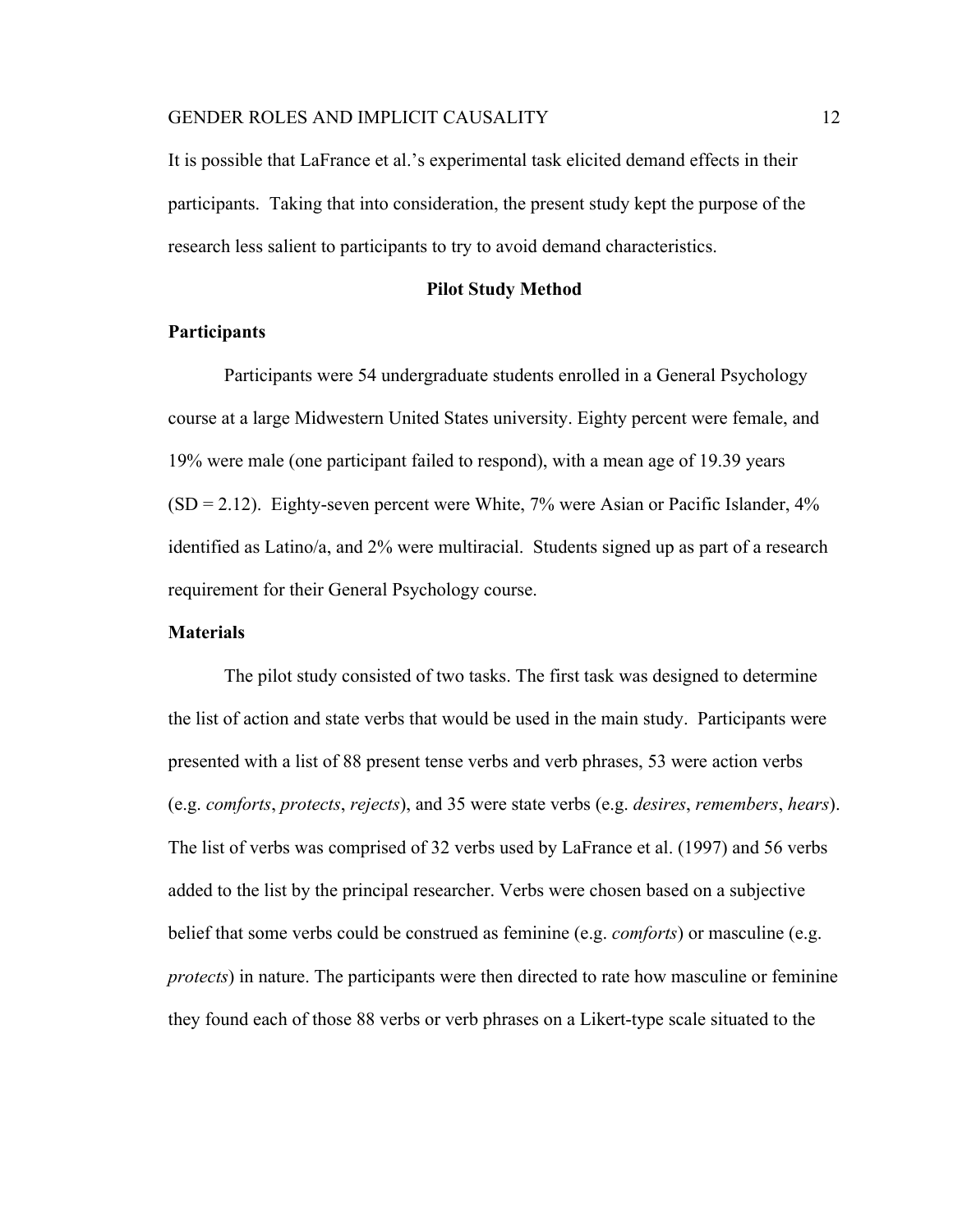right of each verb, with a response range of 1 (*extremely masculine*) to 7 (*extremely feminine*).

The second task was designed as a manipulation check to ensure that there was consensus on who in each of 13 social relationships held the positions of high and low social power. Participants were presented with 13 social relationships (e.g. *doctor – nurse, executive chef – line cook, parent – child*). The list of social relationships was developed by using one relationship pair from LaFrance et al. (1997), and five pairs from Garvey and Caramazza (1974), the other seven pairs were added to the list by the principal researcher. The pairs were chosen based on the principal researcher's belief that one person in each pair held a greater amount of social power than the other person in the pair. The participants were then directed to specify which member of each social relationship pair held more power by using a forced-choice response format.

## **Procedure**

The pilot study took place online using an online testing system. Participants were able to sign up and participate from any computer that had internet access. Upon signing into the study using their university username and password, participants were directed to read the instructions, and if they decided to participate, they were brought to the pilot study. The instructions also indicated that they had 30 minutes to complete the entire study. For the first task, participants provided their masculine/feminine ratings of the 88 action and state verbs. After providing their ratings of the action and state verbs, participants then made decisions regarding the social power of the 13 relationship pairs.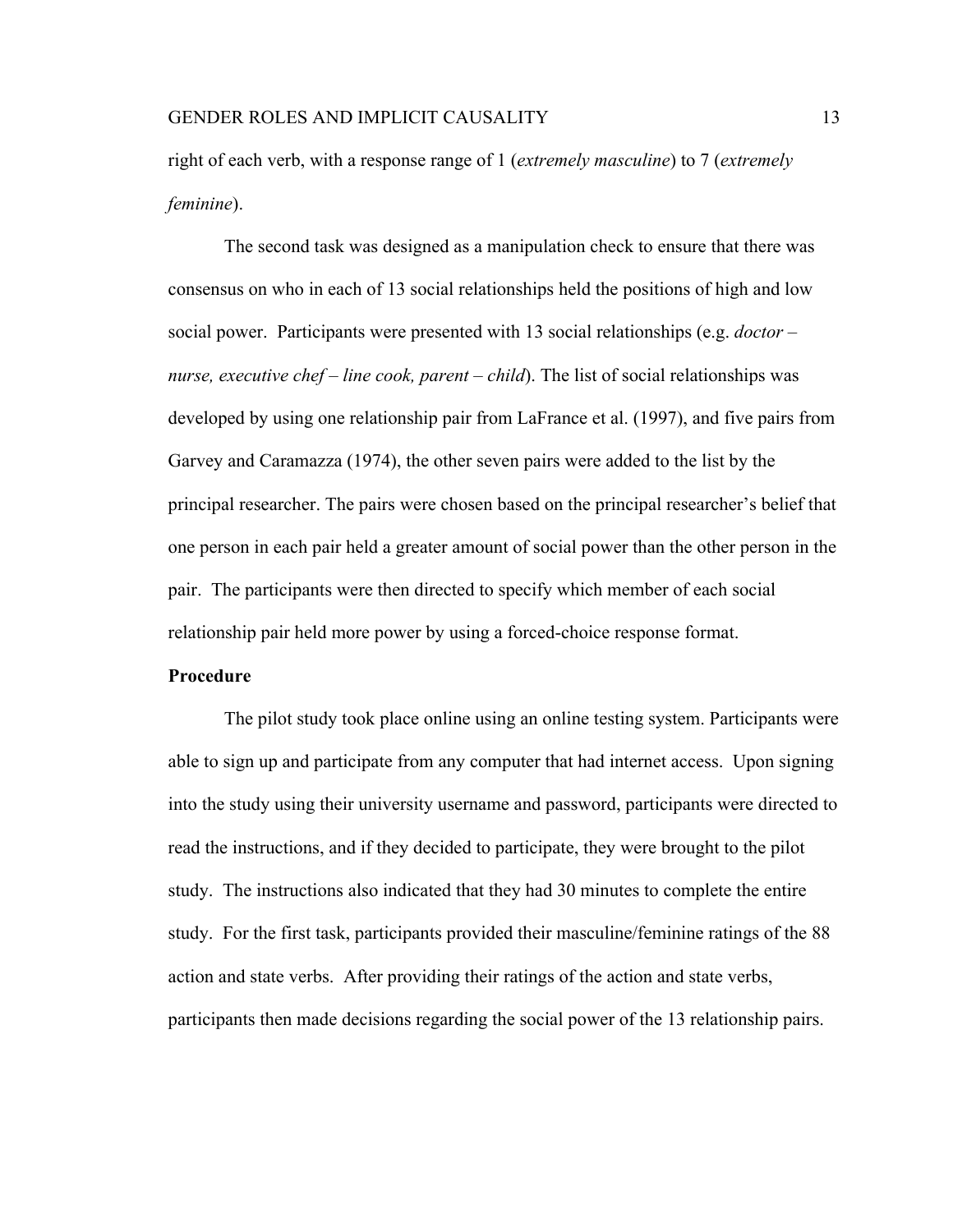After both tasks, the participants were asked to provide their demographic information including gender, age, and race.

Forty-eight of the original 88 verbs were used in the main study based on the participants' ratings, and consisted of 12 highly gendered action verbs, 12 highly gendered state verbs, 12 neutral action verbs, and 12 neutral state verbs. A verb was judged to be highly gendered if its mean rating for all 54 participants was below three (indicating masculinity) or above five (indicating femininity). Likewise, a verb was judged to be neutral if its mean rating for all 54 participants was between 3.5 and 4.5. Furthermore, all of the 13 relationship pairs were used in the main study because the social power was strongly agreed upon (i.e. Greater than 75% of participants indicated the same member of each pair possessed more social power than the other member).

#### **Method**

## **Participants**

Participants were 235 undergraduate students enrolled in a General Psychology course at a large Midwestern United States university. However, 61 response sets were removed from the analyses because they did not meet the minimum criteria set in place to be analyzed. Specifically, response sets were removed if more than 20% of a participant's responses were unsuitable (i.e. An explanation of the cause of the action that did not include either "he" or "she"). One hundred seventy-four response sets were analyzed. Seventy-six percent of participants were female, and 24% were male, with a mean age of 19.25 years (SD = 1.25). Ninety percent were White,  $4\%$  were Black,  $2\%$ were Latino/a, 2% were multiracial, 1% was Asian or Pacific Islander, and 1% was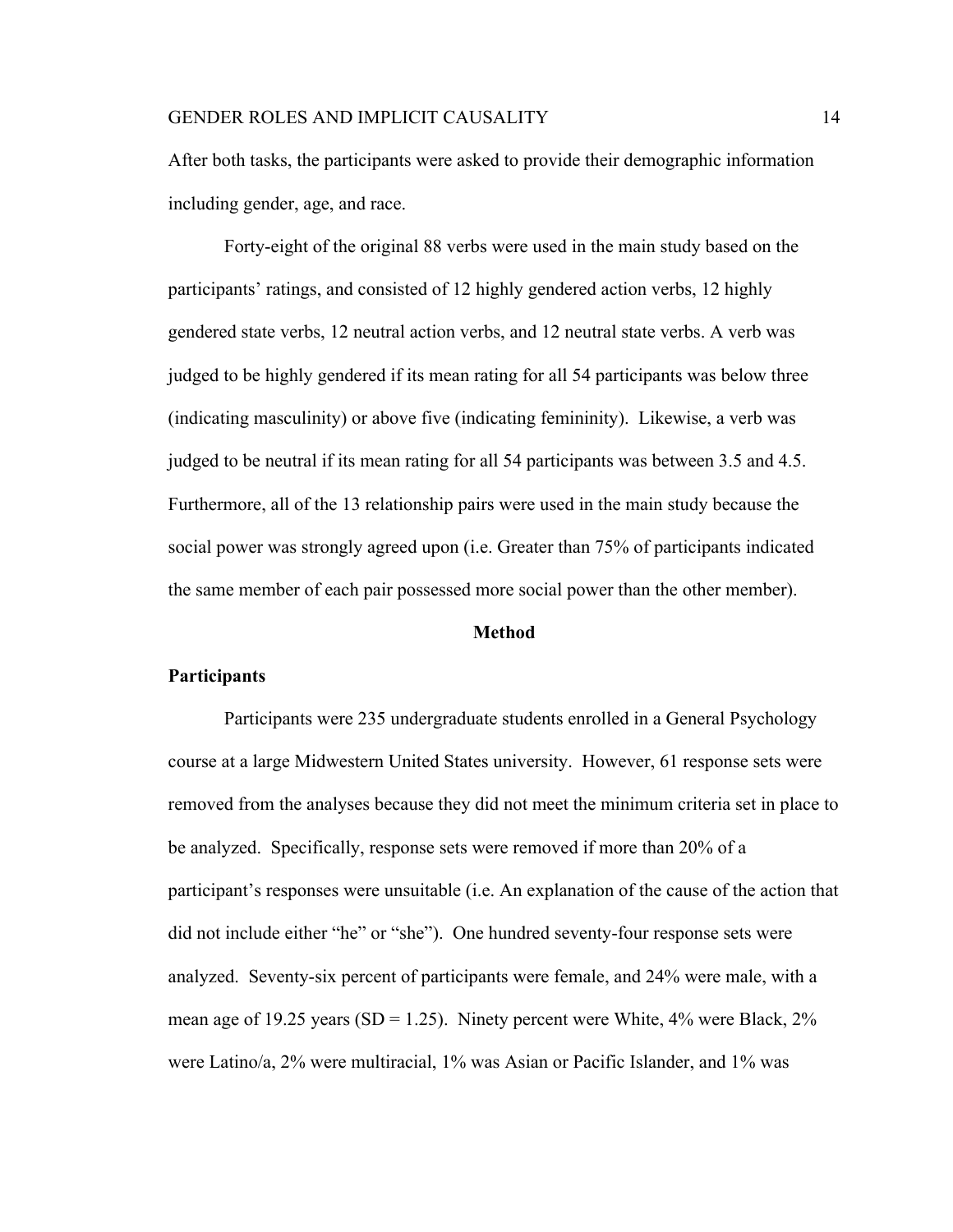Native American. Students signed up as part of a research requirement for their General Psychology course.

### **Materials**

The experimental materials consisted of 48 pairs of sentences. The introductory sentence described the social relationship between a female and a male using the relationship pairs evaluated in the pilot study (e.g. *Jack is an executive and Beth is his secretary*.). A partial sentence followed, which described an action (e.g. *Jack fixes Beth's car because*). The participants were asked to complete each sentence by providing an explanation for the action that occurred. The verbs or verb phrases used in each partial sentence were the 24 action verbs and 24 state verbs as determined by the pilot study. The 48 pairs of sentences consisted of a new pair of names, where one of the names was always male and one of the names was always female. The full list of experimental stimuli can be found in the Appendix.

# **Procedure**

As with the pilot study, experimental sessions were conducted online, using an online testing system. Participants could sign up and participate from any computer that had internet access. Once again, after signing into the study using their university username and password, participants were directed to read the instructions, if they decided to participate, they were brought to the main study. The instructions also indicated that they had one hour to complete the entire study.

The study was a 2 (social power: high or low) x 2 (placement in sentence: male object/female subject or female object/male subject) x 2 (verb type: action or state)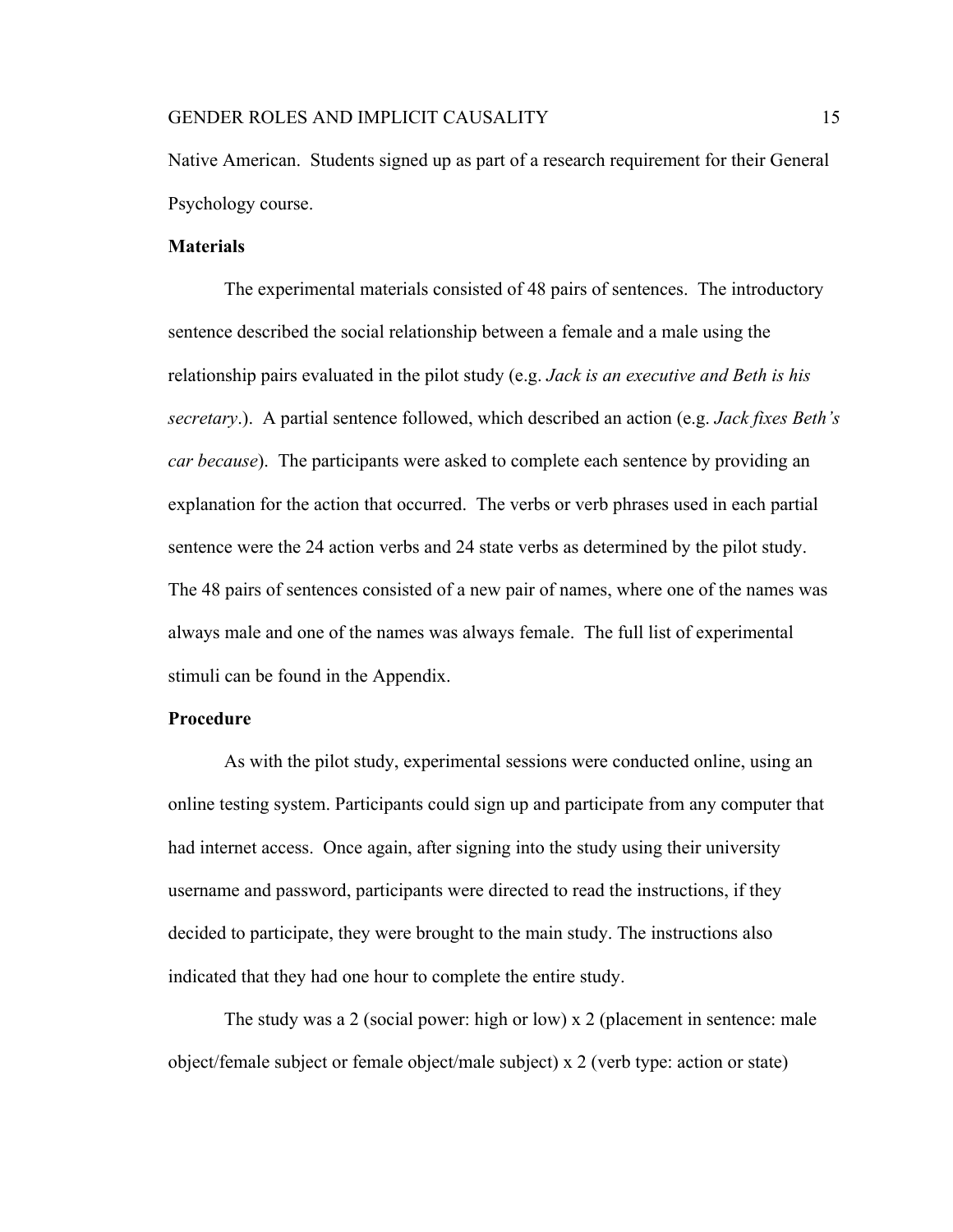within-subjects design. Participants were directed to read 48 pairs of sentences, and complete each partial sentence with an explanation of the action that occurred. Every participant saw the same name pairs, social relationships, and verb type in the same order, however, the online testing system was programmed to randomize which name was given higher social power, and which name was seen as the object, for each of the 48 pairs of sentences. For instance, every participant always read about Jack and Beth in the first pair of sentences, but some participants read that Beth was a doctor as the object of the sentence, some read that Beth was a doctor as the subject of the sentence, some read that Beth was a nurse as the subject of the sentence, and some read that Beth was a nurse as the object of the sentence. Following the 48 pairs of sentences, participants were asked to provide their demographic information including gender, age, and race.

#### **Results**

A generalized estimating equation (GEE) was utilized to analyze participants' responses to the three independent variables of interest: verb type, social power, and placement within the sentence (i.e. subject or object). GEE is a version of logistic regression that allows for an analysis of multiple measurements per participant.

The analysis revealed that there were significant main effects for both Placement,  $\chi^2(1) = 15.899$ ,  $p < .000$ , and Power,  $\chi^2(1) = 5.701$ ,  $p = .017$ , but not for Verb Type,  $\chi^2(1)$  $= .058$ ,  $p = .810$ . This suggests that the placement of the names within each sentence, and the corresponding social power of those names had a greater impact on participants' responses than the kind of verb that was used. Specifically, names that were placed first were identified as causes more than names placed second for action verbs, whereas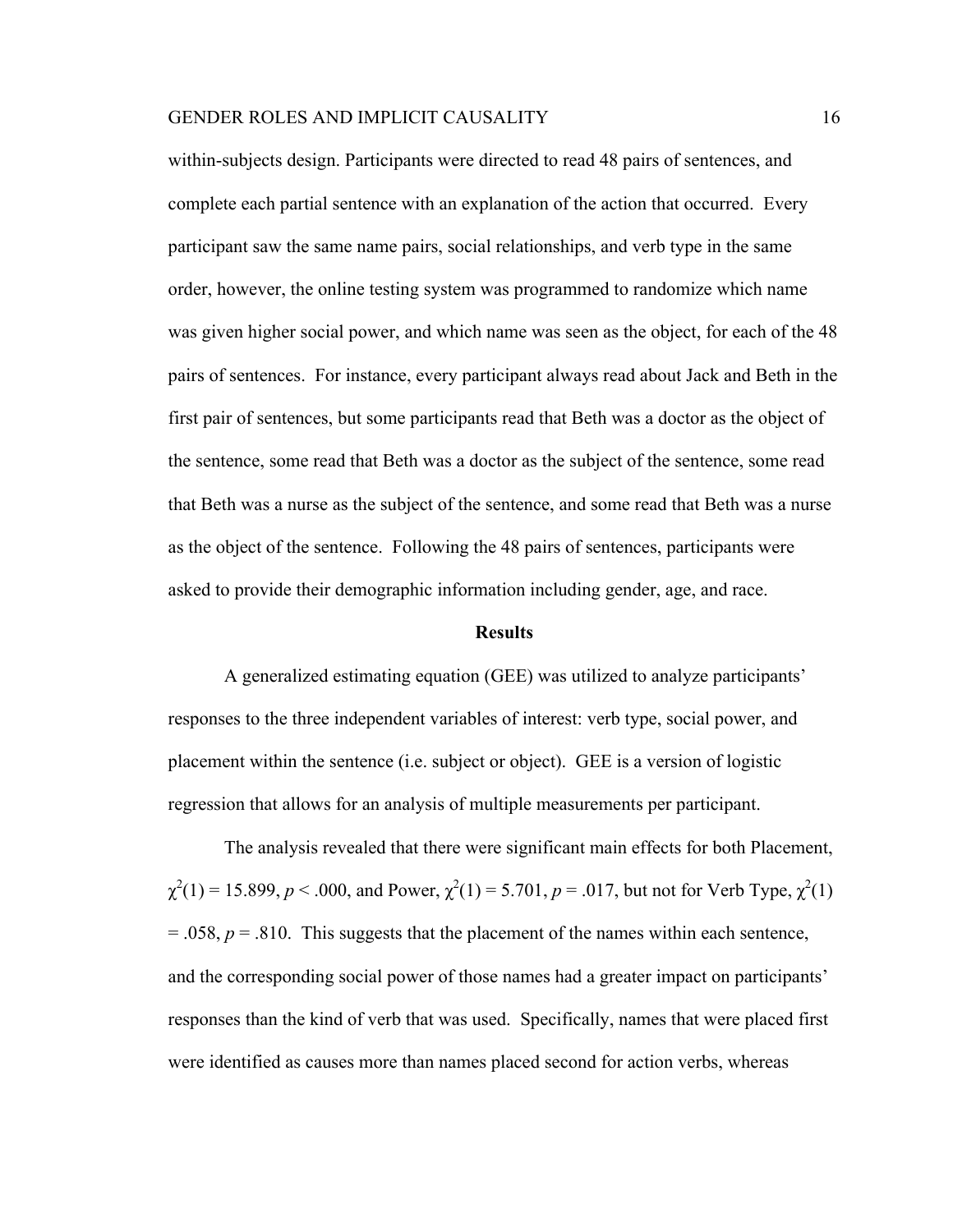names that were placed second were identified as causes more than names placed first for state verbs. Also, names with less social power were identified as causes more often than names with more social power. Additionally, the interaction between Placement and Power was not significant,  $\chi^2(1) = .304$ ,  $p = .582$ , which suggests that a name's placement within a sentence and its corresponding social power together did not have any impact on the participants' responses. The three-way interaction between Placement, Verb Type, and Power was also not significant,  $\chi^2(1) = 1.087$ ,  $p = .297$ . This suggests that the effects of these three variables combined did not influence the participants' responses. However, two significant higher-order interactions were revealed, and will be the focus of this discussion. Specifically, there was a significant Placement x Verb Type interaction,  $\chi^2(1)$  = 716.533, *p* < .000, and there was a significant Power x Verb Type interaction,  $\chi^2(1) = 4.337$ ,  $p = .037$ . The results can be found in Table 1.

To further understand the interactions that occurred, crosstabs of placement, verb type, and participant response were then analyzed. Although crosstabs were run to see the pattern of results in more detail, we cannot say with 100% certainty where the significance is coming from. The results suggest that when a male name was the object of a sentence with an action verb, participants were more likely (66.1%) to attribute the cause of the action to the male, than the female. Likewise, when a female name was the object of a sentence with an action verb, participants were more likely (61.9%) to attribute the cause of the action to the female, than the male. The opposite pattern of results was suggested with sentences that utilized state verbs. That is, when a male name was the object of a sentence with a state verb, participants were more likely (70.1%) to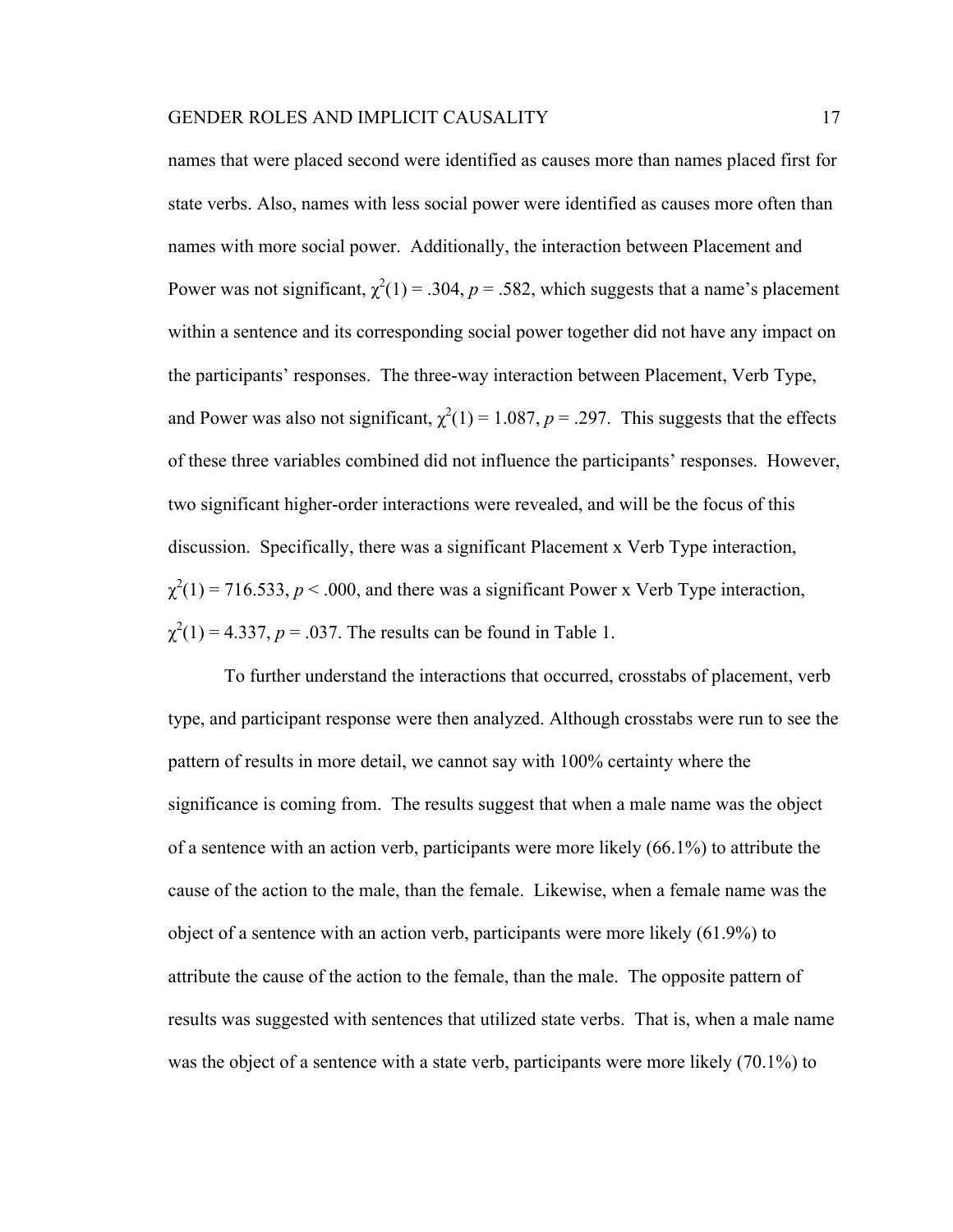attribute the cause of the action to the female, than the male. And, when a female name was the object of a sentence with a state verb, participants were more likely (70.7%) to attribute the cause of the action to the male, than the female. The results can be found in Table 2.

Likewise, crosstabs of power, verb type, and participant response were then analyzed. To reiterate, although crosstabs were run to see the pattern of results in more detail, we cannot say with 100% certainty where the significance is coming from. These results suggest that when a male name was in a position of power in a sentence that utilized an action verb, participants were more likely (51.1%) to attribute the cause of the action to the female, than the male. Moreover, when a female name was in a position of power in a sentence that utilized an action verb, participants were more likely (55.0%) to attribute the cause of the action to the male, than the female. No differences occurred in the pattern of results for social power and state verbs, however. Participants were just as likely (50.7%), to attribute the cause of the action to the male regardless of which name was in the position of power, when a state verb was utilized. The results can be found in Table 3.

## **Discussion**

The hypothesis of the present study, that the person perceived as having more power will be assigned the cause of the action to a significantly greater degree than the person with less power, was not supported. In fact, by accounting for a methodological issue in past research by LaFrance et al. (1997) the present study was able to clarify LaFrance et al.'s results. Specifically, when an action verb was present, causal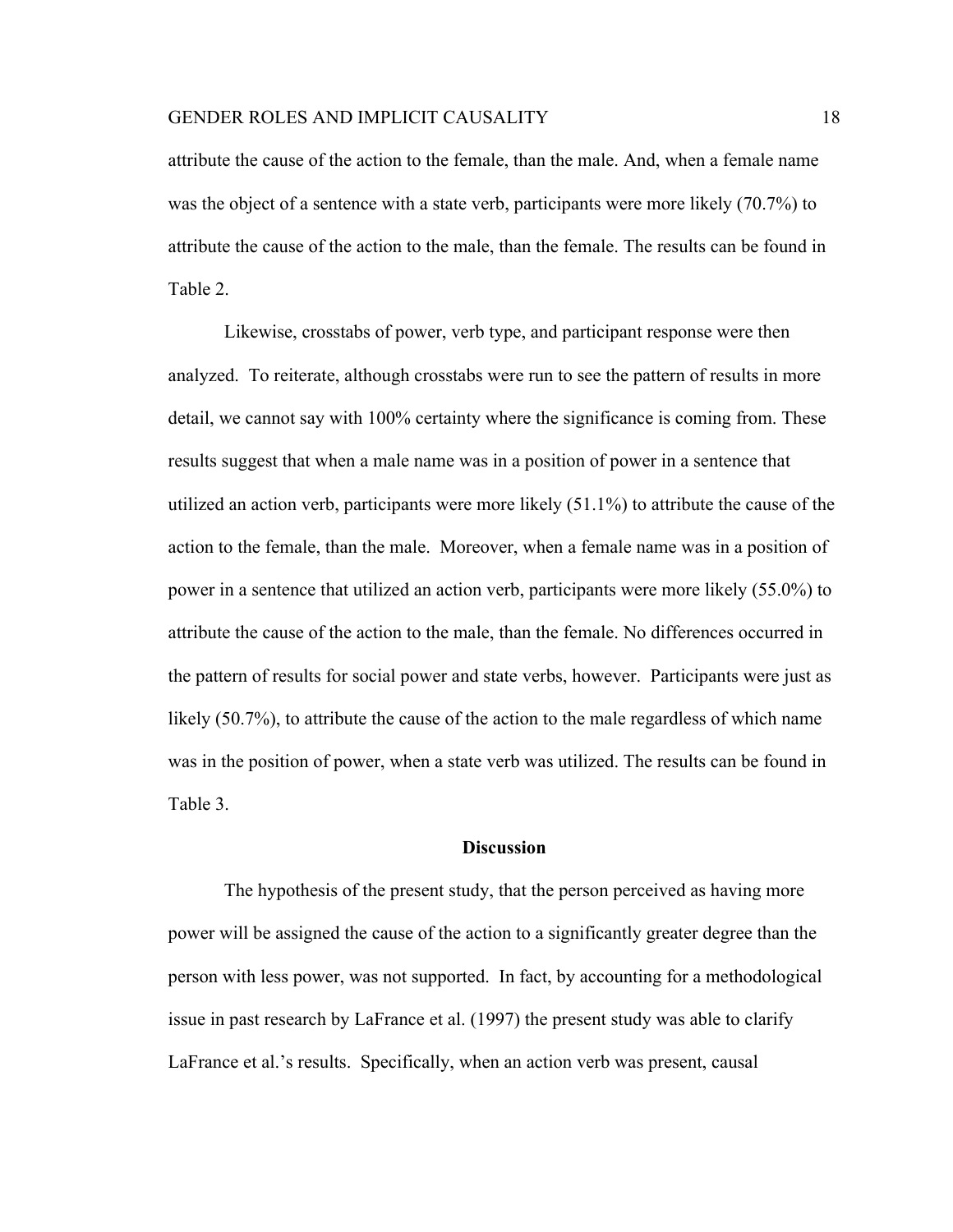attributions were assigned to the person with less power significantly more often than the person with more power, whereas LaFrance et al. found greater causal attributions assigned to the person with greater power.

It is likely that this difference in results was found because of the difference in experimental procedures. LaFrance et al. kept the purpose of their study very salient to participants, which may have resulted in a demand effect that brought about the exact findings they expected to see. The present investigation kept the purpose of the study less salient, which was intended to elicit more realistic responses from the participants. For instance, when presented with a scenario involving a female boss punching her subordinate, it is more realistic to imagine that the reason this woman (who is in a position of responsibility and authority) was forced to act in such a way was because of something her subordinate did. Likewise, when a male in a position of power acts in such a way, it is more realistic to imagine that his actions were a result of something his subordinate did. This was the pattern of results found in the present study.

The pattern of results for sentences with state verbs differed from the findings of sentences with action verbs, however. That is, participants were just as likely (50.7%) to assign the cause of sentences with state verbs to the male, whether he had high or low social power. It is entirely possible that these results were found because over 90% of the highly gendered state verbs utilized for the main study were judged to be highly feminine in the pilot study (rather than half of the verbs being judged as masculine, and half of the verbs being judged as feminine, like the highly gendered action verbs). Whether this is true is impossible to ascertain without further research. It is also possible that there was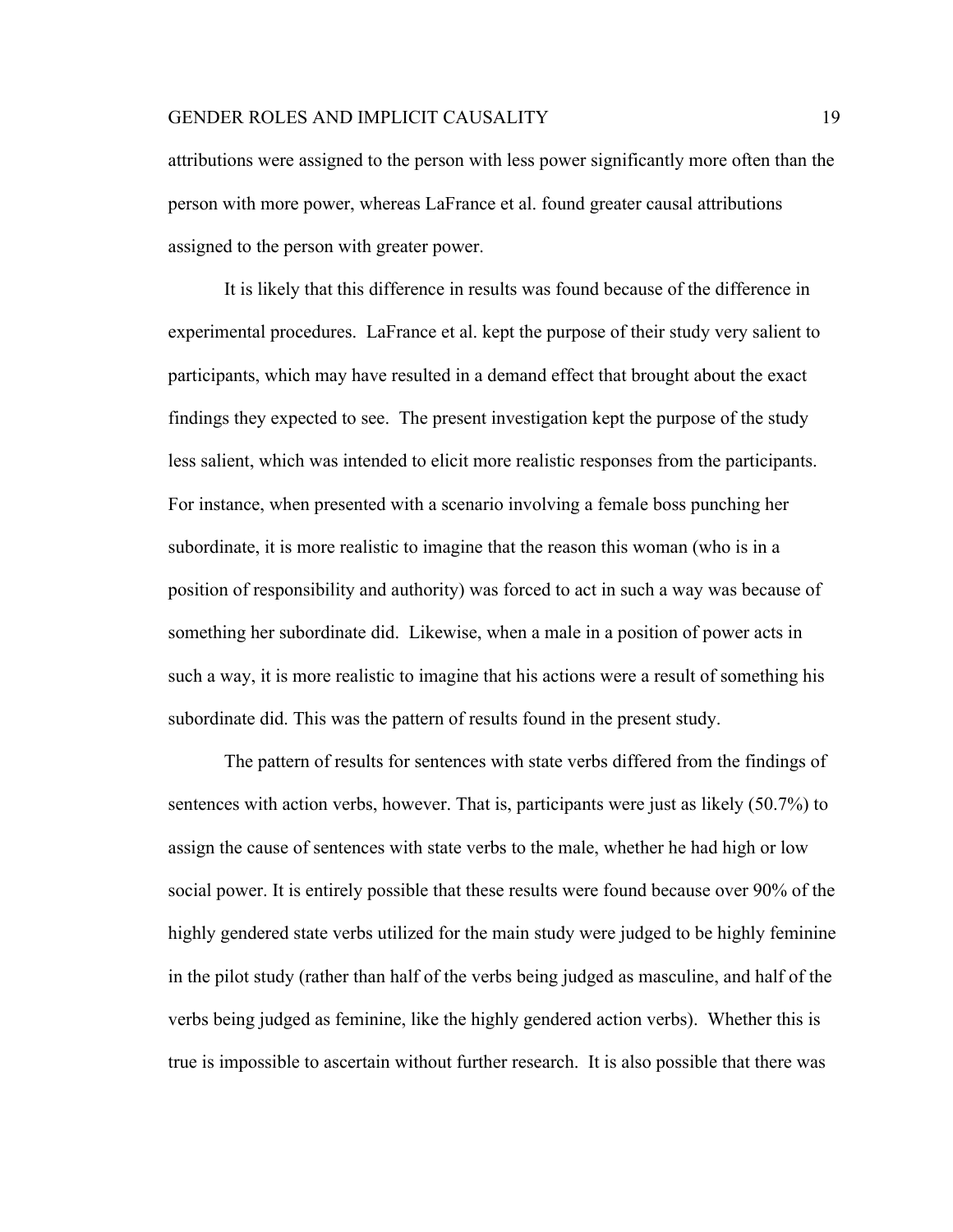indeed no relationship between state verbs and social power, and the results that were found were accurate.

Another important finding of the present investigation is that its results were able to support past research by Brown and Fish (1983), which suggested that the kind of verbs people use in everyday discourse dictates where they assign causality. That is, agents are assigned the cause of action verbs to a significantly greater degree than patients, and stimuli are assigned the cause of state verbs to a significantly greater degree than experiencers.

# **Limitations**

One limitation of the present study is that although it was designed as a withinsubjects experiment, not all participants were exposed to the same number of sentences from each condition. For instance, some participants may have only seen three sentences from the first condition, but eight from another, whereas other participants may have seen a more equal distribution of sentence conditions. It is entirely possible that the results were skewed as a result of this; however, the online testing system that was used to administer the surveys would not allow us to account for randomizing conditions *and* an equal distribution of conditions simultaneously.

# **Future Directions**

As discussed in the method, a pilot study was conducted to determine the list of highly gendered and neutral action and state verbs for use in the main study. The goal was to ascertain whether the use of gendered verbs in sentences (e.g. *punches*) would result in differing causal attributions. For instance, the pilot determined that participants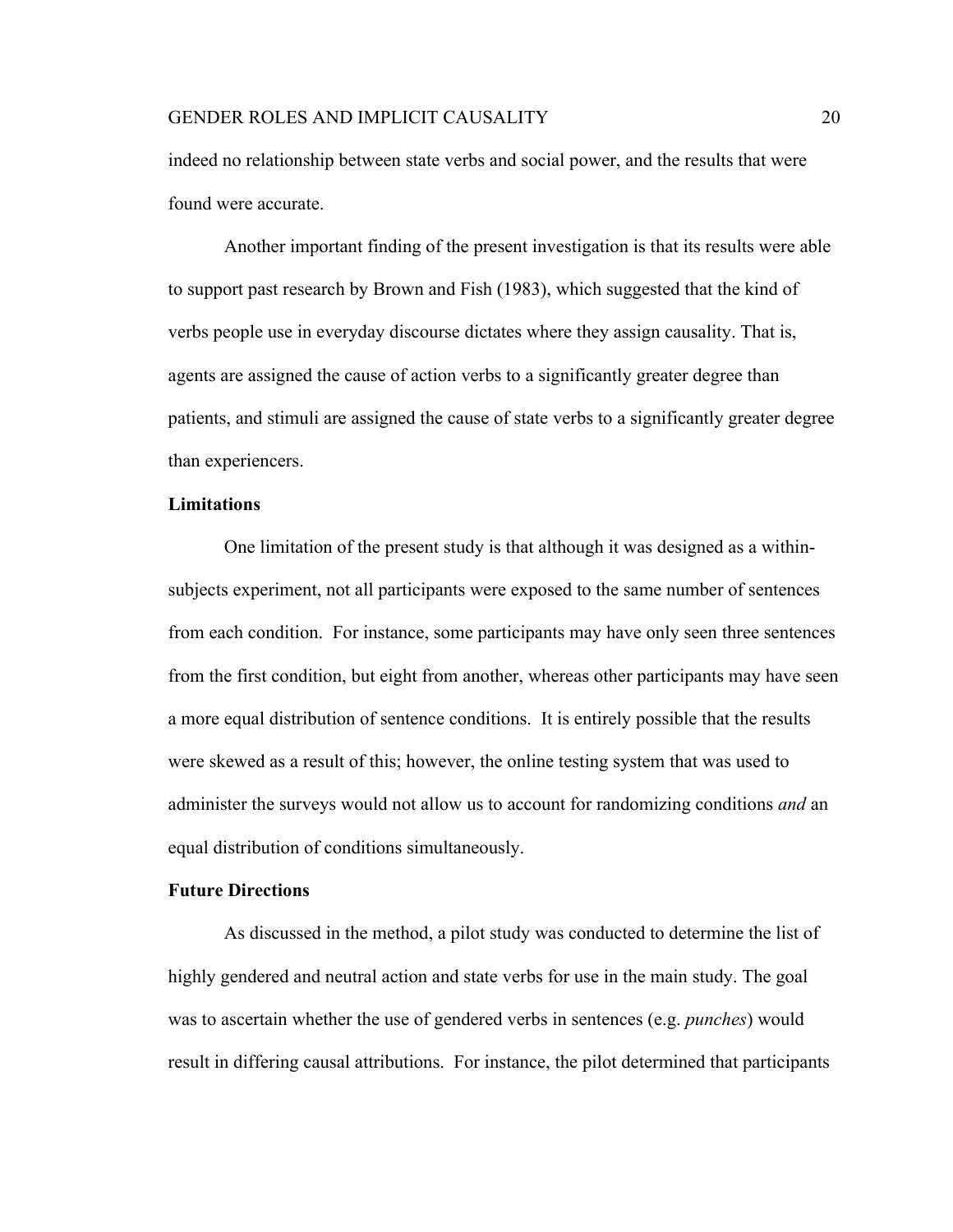found the action verb *punches* to be highly masculine. Perhaps causal attributions for the verb *punches* would be linked more often to men than to women regardless of their social power or placement in the sentence. However, the use of highly gendered versus neutral action and state verbs was not used as an independent variable in the final analysis of this research because the set-up of the online experiment did not allow for an entirely withinsubjects design. Future research should explore whether the genderedness of the verb used in a sentence influences the implicit causality of that sentence.

# **Importance and Conclusions**

In sum, this study shows that social power and placement both separately interact with the kinds of verbs one uses to influence people's causal attributions. Researchers, understanding this implicit causality, can work to investigate how people assign the causes of actions in textual and verbal discourse. The choices people make when they speak and write can have important results, as in the perpetuation of stereotypes (Holtgraves, 2002). If researchers have a good understanding of how people make their linguistic choices and interpret sentences, it is reasonable to believe that researchers will also have a better idea about the formation and perpetuation of stereotypes.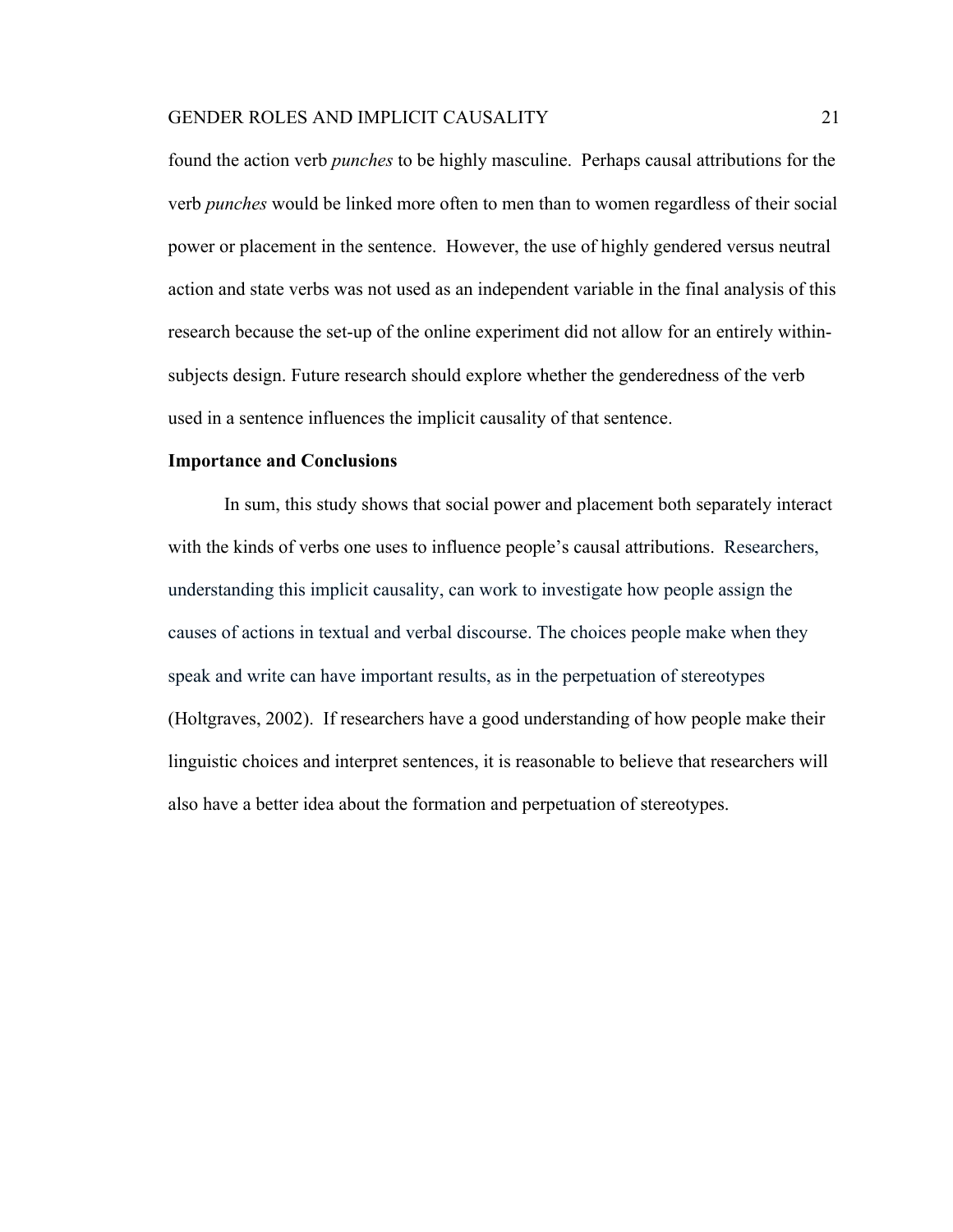#### **References**

- Abelson, R. P., & Kanouse, D. E. (1966). Subjective acceptance of verbal generalizations. In S. Feldman (Ed.), *Cognitive consistency: Motivational antecedents and behavioral consequents* (pp. 171-197). New York, NY: Academic Press.
- Au, T. (1986). A verb is worth a thousand words: The causes and consequences of interpersonal events implicit in language. *Journal of Memory and Language*, *25*, 104-122.
- Brown, R., & Fish, D. (1983). The psychological causality implicit in language. *Cognition*, *14*, 237-273.
- Corrigan, R. (2001). Implicit causality in language: Event participants and their interactions. *Journal of Language and Social Psychology*, *20*, 285-320.
- Crinean, M., & Garnham, A. (2006). Implicit causality, implicit consequentiality and semantic roles. *Language and Cognitive Processes*, *21*, 636-648.
- Garvey, C., & Caramazza, A. (1974). Implicit causality in verbs. *Linguistic Inquiry*, *5*, 459-464.
- Holtgraves, T. M. (2002). *Language as social action: Social psychology and language use*. Mahwah, NJ: Lawrence Erlbaum Associates.
- Kollock, P., Blumstein, P., & Schwartz, P. (1985). Sex and power in interaction: Conversational privileges and duties. *American Sociological Review*, *50*, 34-46.
- LaFrance, M., Brownell, H., & Hahn, E. (1997). Interpersonal verbs, gender, and implicit causality. *Social Psychology Quarterly*, *60*, 138-152.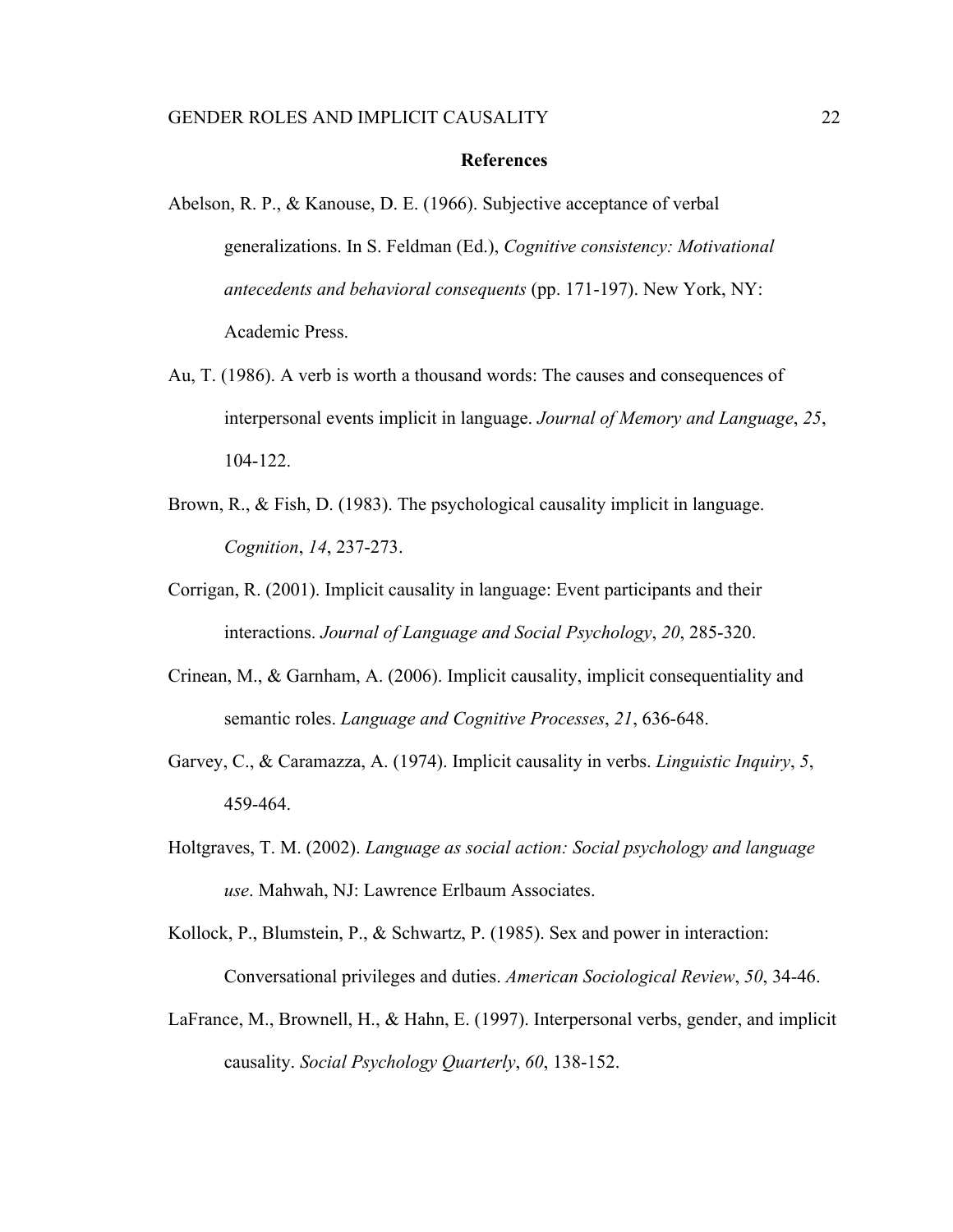- Mannetti, L., & DeGrada, E. (1991). Interpersonal verbs: Implicit causality of action verbs and contextual factors. *European Journal of Social Psychology*, *21*, 429- 443.
- Pyykkönen, P., & Järvikivi, J. (2010). Activation and persistence of implicit causality information in spoken language comprehension. *Experimental Psychology*, *57*, 5- 16.
- Semin, G. R., & Fiedler, K. (1988). The cognitive functions of linguistic categories in describing persons: Social cognition and language. *Journal of Personality and Social Psychology*, *54*, 558-568.
- Stewart, A. J., Pickering, M. J., & Sanford, A. J. (1998). Implicit consequentiality. In M. A. Gernsbacher & S. J. Derry (Eds.), *Proceedings of the Twentieth Annual Conference of the Cognitive Science Society* (pp. 1031–1036). Mahwah, NJ: Lawrence Erlbaum Associates, Inc.
- Van Kleeck, M. H., Hillger, L. A., & Brown, R. (1988). Pitting verbal schemas against information variables in attribution. *Social Cognition*, *6*, 89-106.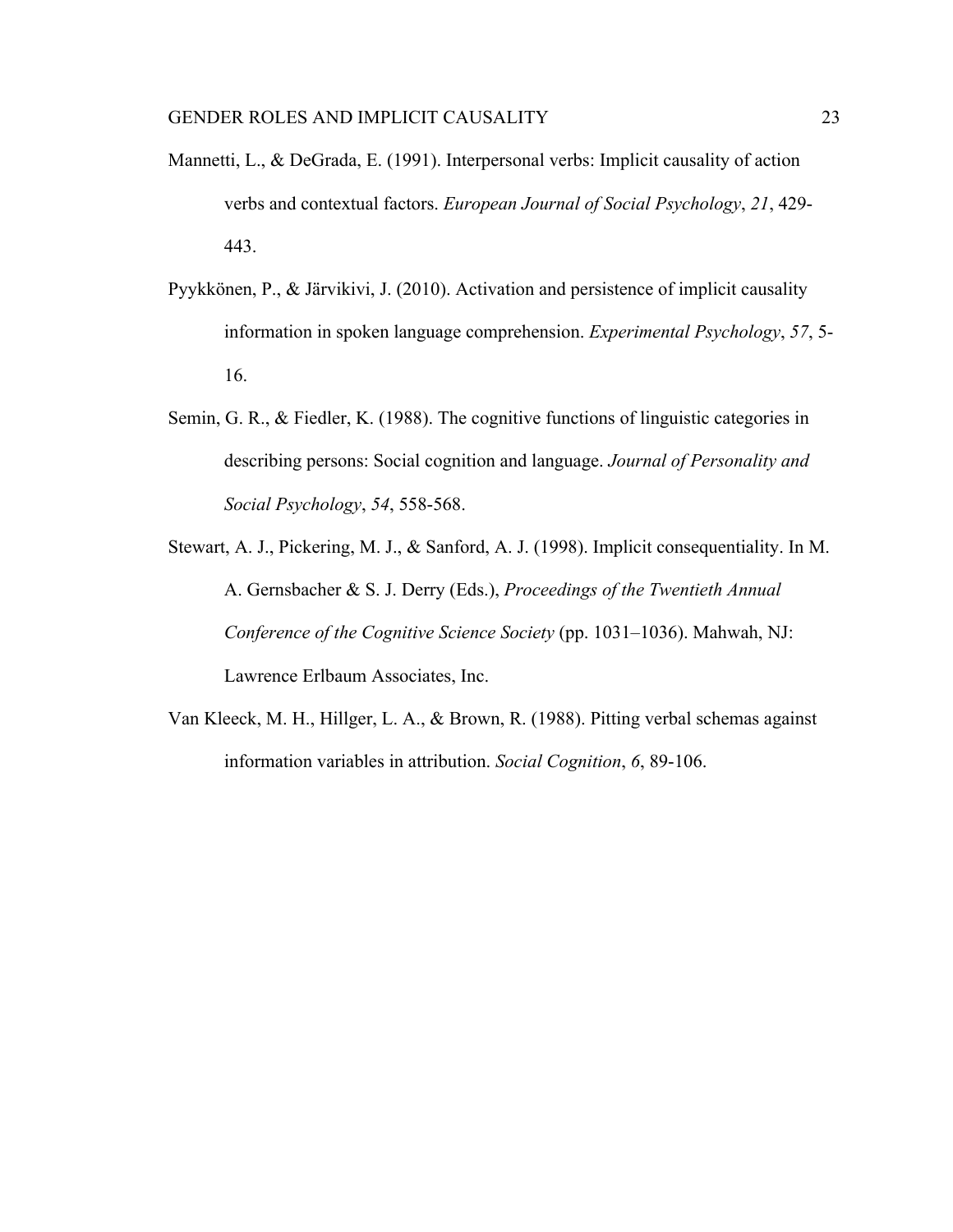# Table 1

| Main Effects and Interactions for Placement, Power, and Verb Type |  |
|-------------------------------------------------------------------|--|
|                                                                   |  |
|                                                                   |  |

|                    | Wald Chi-Square | Df           | Sig. |
|--------------------|-----------------|--------------|------|
| Placement          | 15.899          | $\mathbf{1}$ | .000 |
| Power              | 5.701           | $\mathbf{1}$ | .017 |
| Verb Type          | .058            | $\mathbf{1}$ | .810 |
| Placement * Power  | .304            | $\mathbf{1}$ | .582 |
| Placement * Verb   | 716.533         | $\mathbf{1}$ | .000 |
| Power * Verb       | 4.337           | $\mathbf{1}$ | .037 |
| Placement * Verb * | 1.087           | $\mathbf{1}$ | .297 |
| Power              |                 |              |      |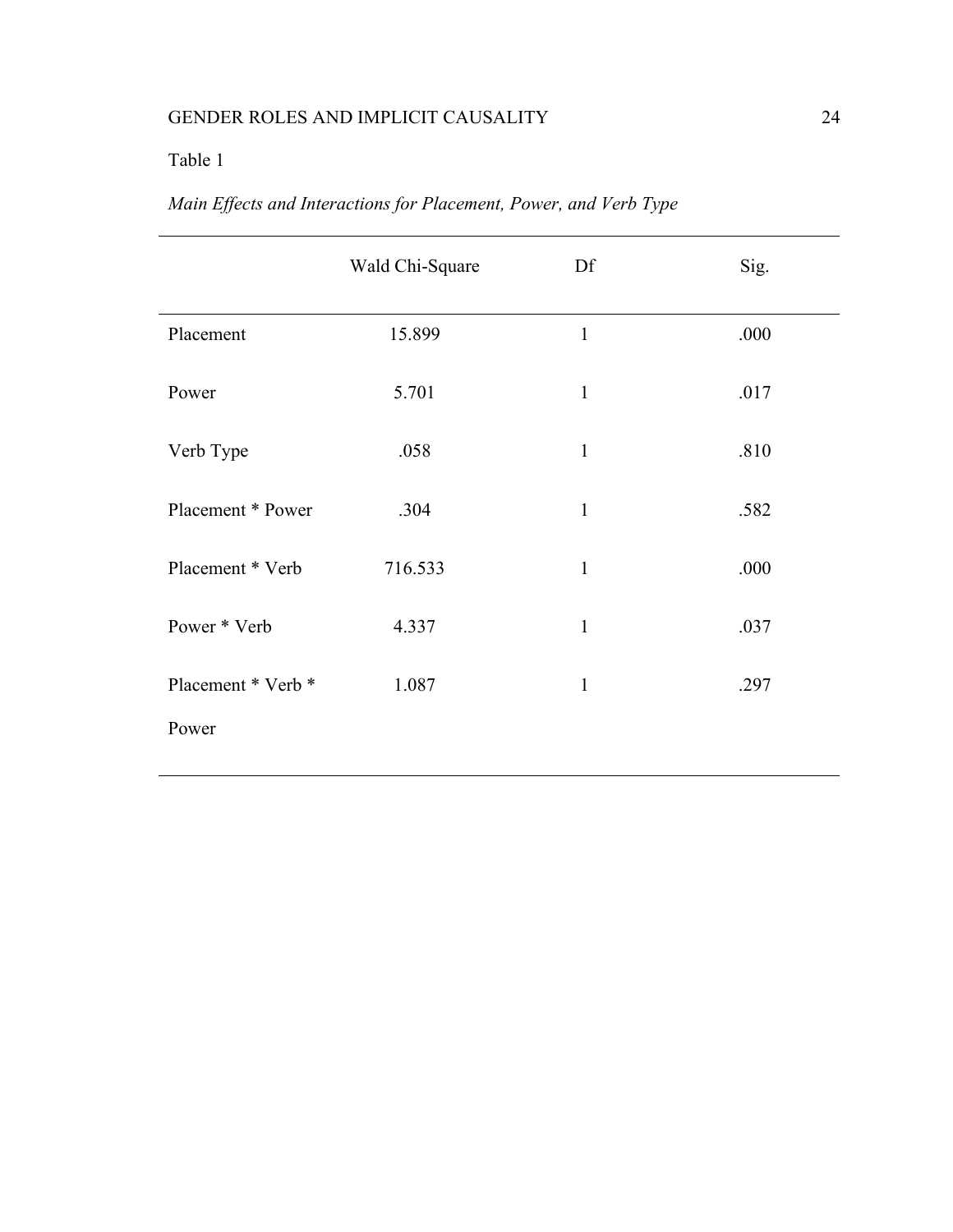# Table 2

# *Responses as a Function of Verb Type and Placement in Sentence*

|              |                     | Response   |                     |
|--------------|---------------------|------------|---------------------|
| Verb Type    | Placement           |            |                     |
|              |                     | Male Cause | <b>Female Cause</b> |
| Action       | Male First          | 66.1%      | 33.9%               |
| Action       | <b>Female First</b> | 38.1%      | 61.9%               |
| <b>State</b> | Male First          | 29.9%      | 70.1%               |
| <b>State</b> | Female First        | 70.7%      | 29.3%               |
|              |                     |            |                     |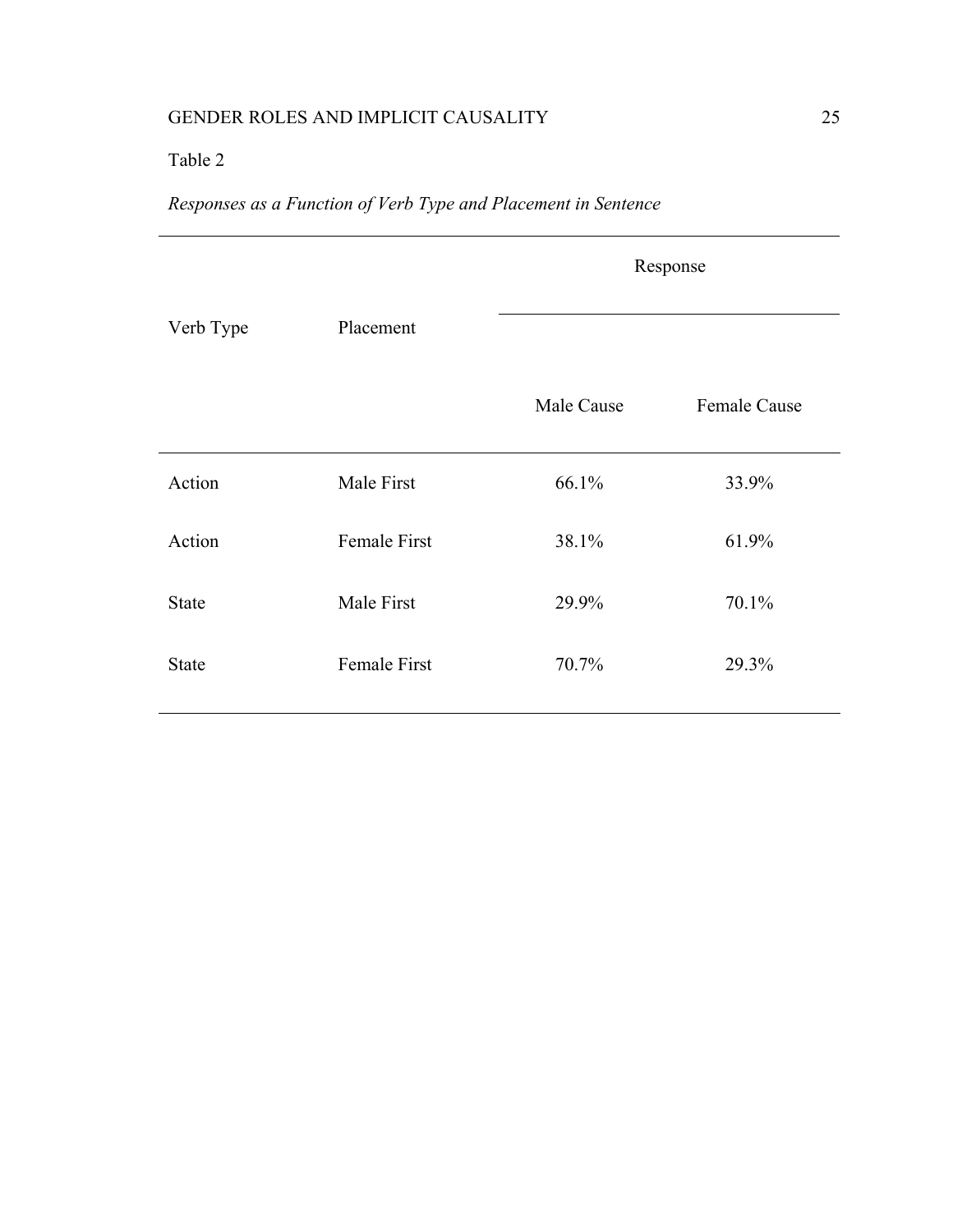# Table 3

# *Responses as a Function of Verb Type and Social Power*

|              |                     | Response   |                     |
|--------------|---------------------|------------|---------------------|
| Verb Type    | <b>Social Power</b> |            |                     |
|              |                     | Male Cause | <b>Female Cause</b> |
| Action       | Male High           | 48.9%      | 51.1%               |
| Action       | Female High         | 55.0%      | 45.0%               |
| <b>State</b> | Male High           | 50.7%      | 49.3%               |
| <b>State</b> | Female High         | 50.7%      | 49.3%               |
|              |                     |            |                     |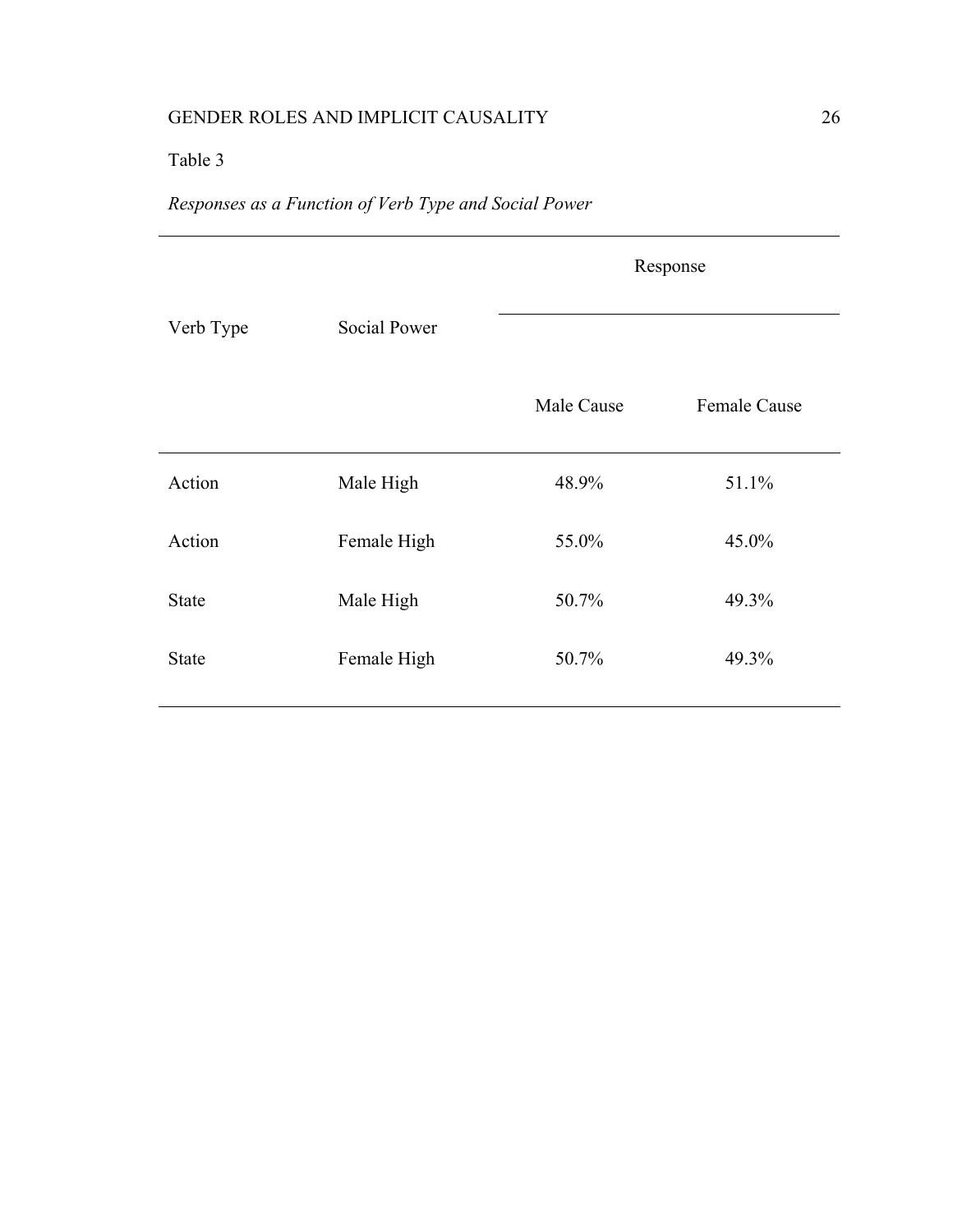#### **Appendix**

Participants saw one sentence from each of the 48 sets of sentences below:

1a. Imagine that Jack is a doctor, and Beth is a nurse. Jack overpowers Beth because 1b. Imagine that Jack is a nurse, and Beth is a doctor. Jack overpowers Beth because 1c. Imagine that Beth is a doctor, and Jack is a nurse. Beth overpowers Jack because 1d. Imagine that Beth is a nurse, and Jack is a doctor. Beth overpowers Jack because

2a. Imagine that Mike is a professor, and Tara is a student. Mike interrupts Tara because 2b. Imagine that Mike is a student, and Tara is a professor. Mike interrupts Tara because 2c. Imagine that Tara is a professor, and Mike is a student. Tara interrupts Mike because 2d. Imagine that Tara is a student, and Mike is a professor. Tara interrupts Mike because

3a. Imagine that Evan is a CEO, and Sarah is an executive. Evan prefers Sarah because 3b. Imagine that Evan is an executive, and Sarah is a CEO. Evan prefers Sarah because 3c. Imagine that Sarah is a CEO, and Evan is an executive. Sarah prefers Evan because 3d. Imagine that Sarah is an executive, and Evan is a CEO. Sarah prefers Evan because

4a. Imagine that Seth is a warden, and Megan is an inmate. Seth fears Megan because 4b. Imagine that Seth is an inmate, and Megan is a warden. Seth fears Megan because 4c. Imagine that Megan is a warden, and Seth is an inmate. Megan fears Seth because 4d. Imagine that Megan is an inmate, and Seth is a warden. Megan fears Seth because

5a. Imagine that Josh is a director, and Leah is an actor. Josh trusts Leah because

5b. Imagine that Josh is an actor, and Leah is a director. Josh trusts Leah because

5c. Imagine that Leah is a director, and Josh is an actor. Leah trusts Josh because

5d. Imagine that Leah is an actor, and Josh is a director. Leah trusts Josh because

6a. Imagine that Wes is a manager, and Allie is an employee. Wes misinterprets Allie because

6b. Imagine that Wes is an employee, and Allie is a manager. Wes misinterprets Allie because

6c. Imagine that Allie is a manager, and Wes is an employee. Allie misinterprets Wes because

6d. Imagine that Allie is an employee, and Wes is a manager. Allie misinterprets Wes because

7a. Imagine that David is a judge, and Amy is a bailiff. David discredits Amy because 7b. Imagine that David is a bailiff, and Amy is a judge. David discredits Amy because 7c. Imagine that Amy is a judge, and David is a bailiff. Amy discredits David because 7d. Imagine that Amy is a bailiff, and David is a judge. Amy discredits David because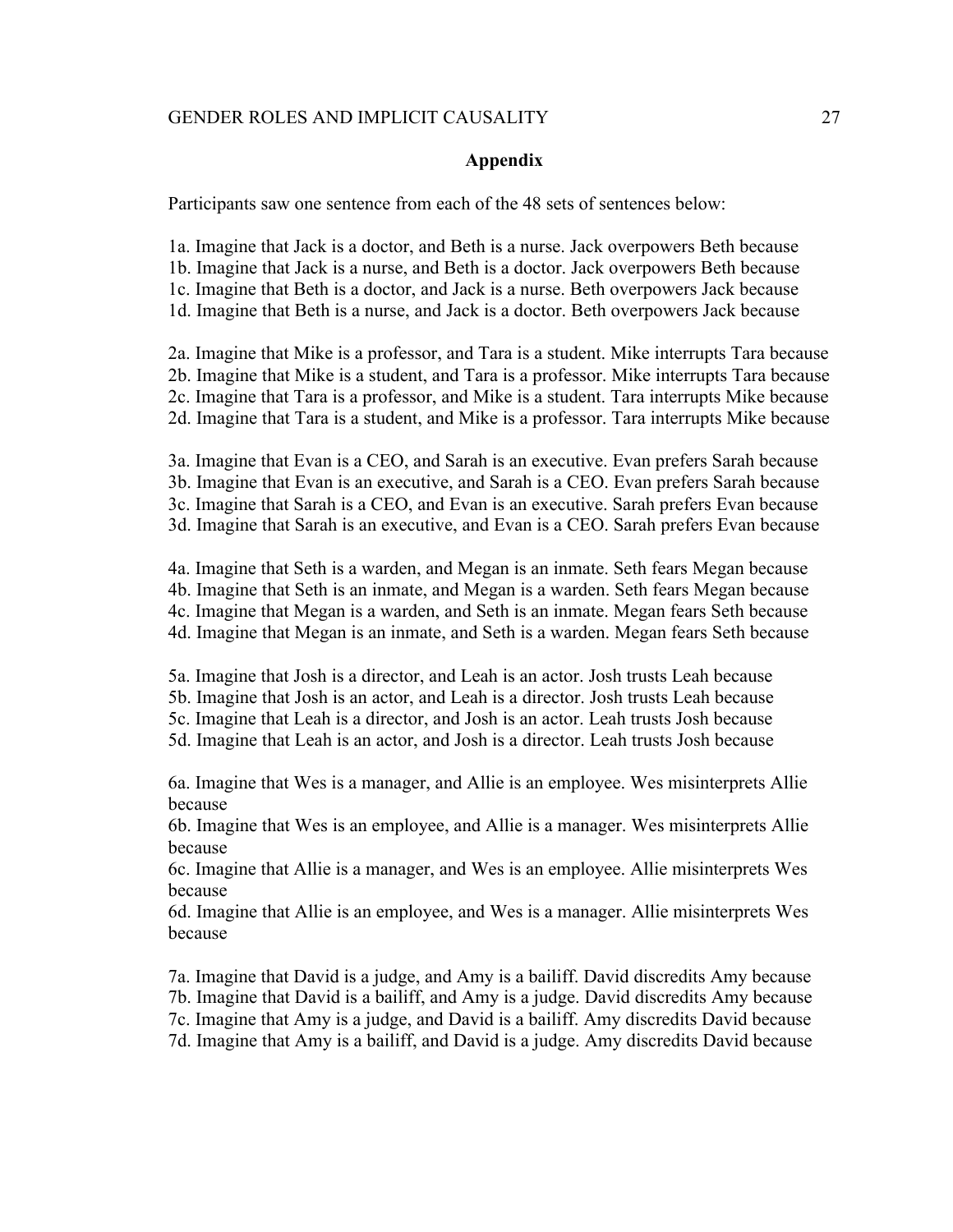8a. Imagine that Noah is a Lieutenant Colonel in the Marine Corps, and Angie is a Private. Noah cleans for Angie because

8b. Imagine that Noah is a Private in the Marine Corps, and Angie is a Lieutenant Colonel. Noah cleans for Angie because

8c. Imagine that Angie is a Lieutenant Colonel in the Marine Corps, and Noah is a Private. Angie cleans for Noah because

8d. Imagine that Angie is a Private in the Marine Corps, and Noah is a Lieutenant Colonel. Angie cleans for Noah because

9a. Imagine that Paul is a parent, and Erica is a child. Paul irritates Erica because 9b. Imagine that Paul is a child, and Erica is a parent. Paul irritates Erica because 9c. Imagine that Erica is a parent, and Paul is a child. Erica irritates Paul because 9d. Imagine that Erica is a child, and Paul is a parent. Erica irritates Paul because

10a. Imagine that Nate is an executive, and Holly is his secretary. Nate hates Holly because

10b. Imagine that Nate is a secretary, and Holly is an executive. Nate hates Holly because 10c. Imagine that Holly is an executive, and Nate is her secretary. Holly hates Nate because

10d. Imagine that Holly is a secretary, and Nate is an executive. Holly hates Nate because

11a. Imagine that Cole is a lawyer, and Anne is an intern. Cole owes Anne because

11b. Imagine that Cole is an intern, and Anne is a lawyer. Cole owes Anne because

11c. Imagine that Anne is a lawyer, and Cole is an intern. Anne owes Cole because

11d. Imagine that Anne is an intern, and Cole is a lawyer. Anne owes Cole because

12a. Imagine that Joel is an executive chef, and Cassie is a line cook. Joel disobeys Cassie because

12b. Imagine that Joel is a line cook, and Cassie is an executive chef. Joel disobeys Cassie because

12c. Imagine that Cassie is an executive chef, and Joel is a line cook. Cassie disobeys Joel because

12d. Imagine that Cassie is a line cook, and Joel is an executive chef. Cassie disobeys Joel because

13a. Imagine that Andy is a pilot, and Jenny is a flight attendant. Andy fancies Jenny because

13b. Imagine that Andy is a flight attendant, and Jenny is a pilot. Andy fancies Jenny because

13c. Imagine that Jenny is a pilot, and Andy is a flight attendant. Jenny fancies Andy because

13d. Imagine that Jenny is a flight attendant, and Andy is a pilot. Jenny fancies Andy because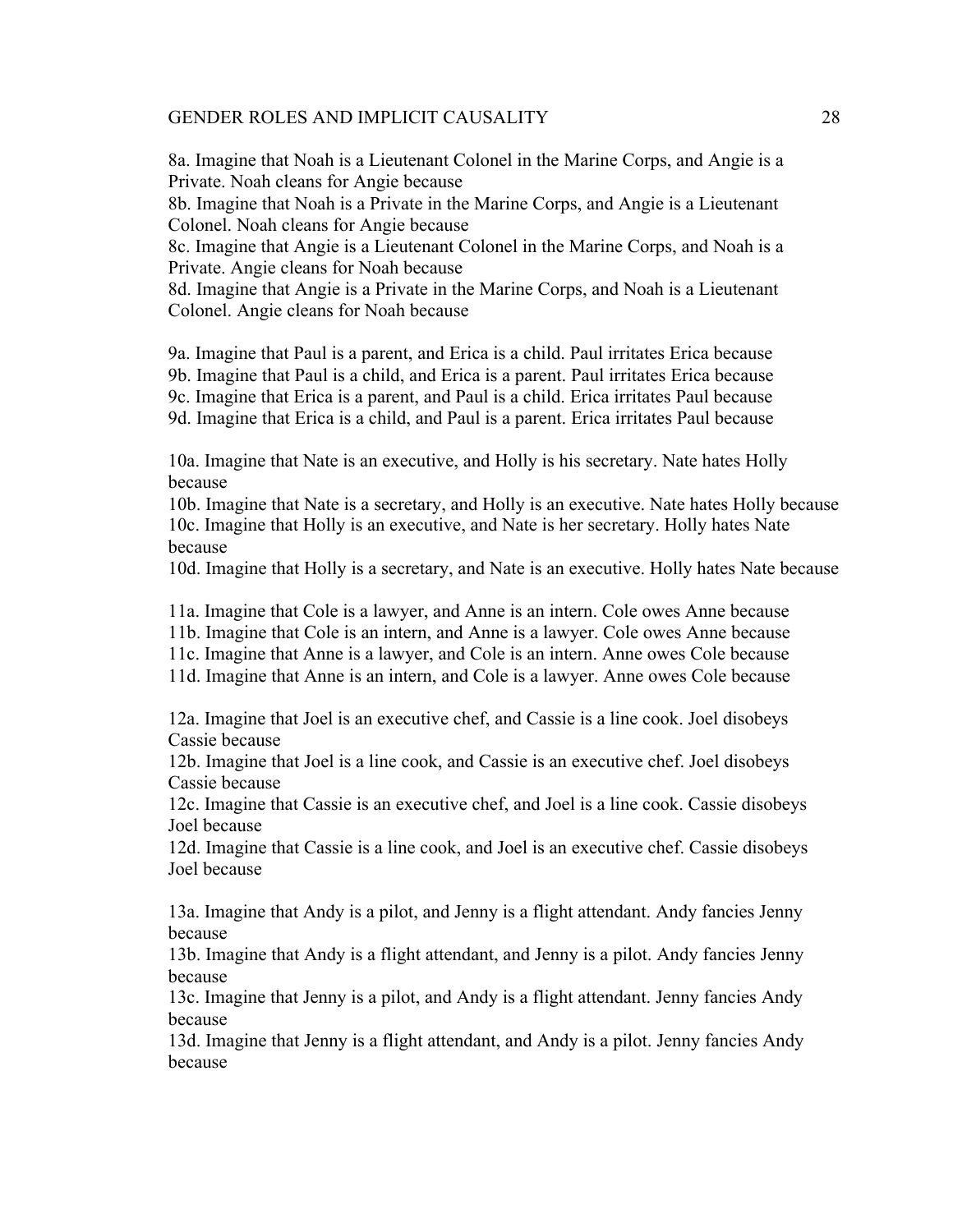14a. Imagine that Kyle is a manager, and Liz is an employee. Kyle assaults Liz because 14b. Imagine that Kyle is an employee, and Liz is a manager. Kyle assaults Liz because 14c. Imagine that Liz is a manager, and Kyle is an employee. Liz assaults Kyle because 14d. Imagine that Liz is an employee, and Kyle is a manager. Liz assaults Kyle because

15a. Imagine that James is a judge, and Kimberly is a bailiff. James imitates Kimberly because

15b. Imagine that James is a bailiff, and Kimberly is a judge. James imitates Kimberly because

15c. Imagine that Kimberly is a judge, and James is a bailiff. Kimberly imitates James because

15d. Imagine that Kimberly is a bailiff, and James is a judge. Kimberly imitates James because

16a. Imagine that Ryan is a doctor, and Julia is a nurse. Ryan pays for Julia's dinner because

16b. Imagine that Ryan is a nurse, and Julia is a doctor. Ryan pays for Julia's dinner because

16c. Imagine that Julia is a doctor, and Ryan is a nurse. Julia pays for Ryan's dinner because

16d. Imagine that Julia is a nurse, and Ryan is a doctor. Julia pays for Ryan's dinner because

17a. Imagine that Aaron is an executive chef, and Christy is a line cook. Aaron needs Christy because

17b. Imagine that Aaron is a line cook, and Christy is an executive chef. Aaron needs Christy because

17c. Imagine that Christy is an executive chef, and Aaron is a line cook. Christy needs Aaron because

17d. Imagine that Christy is a line cook, and Aaron is an executive chef. Christy needs Aaron because

18a. Imagine that Adam is a parent, and Laura is a child. Adam comforts Laura because 18b. Imagine that Adam is a child, and Laura is a parent. Adam comforts Laura because 18c. Imagine that Laura is a parent, and Adam is a child. Laura comforts Adam because 18d. Imagine that Laura is a child, and Adam is a parent. Laura comforts Adam because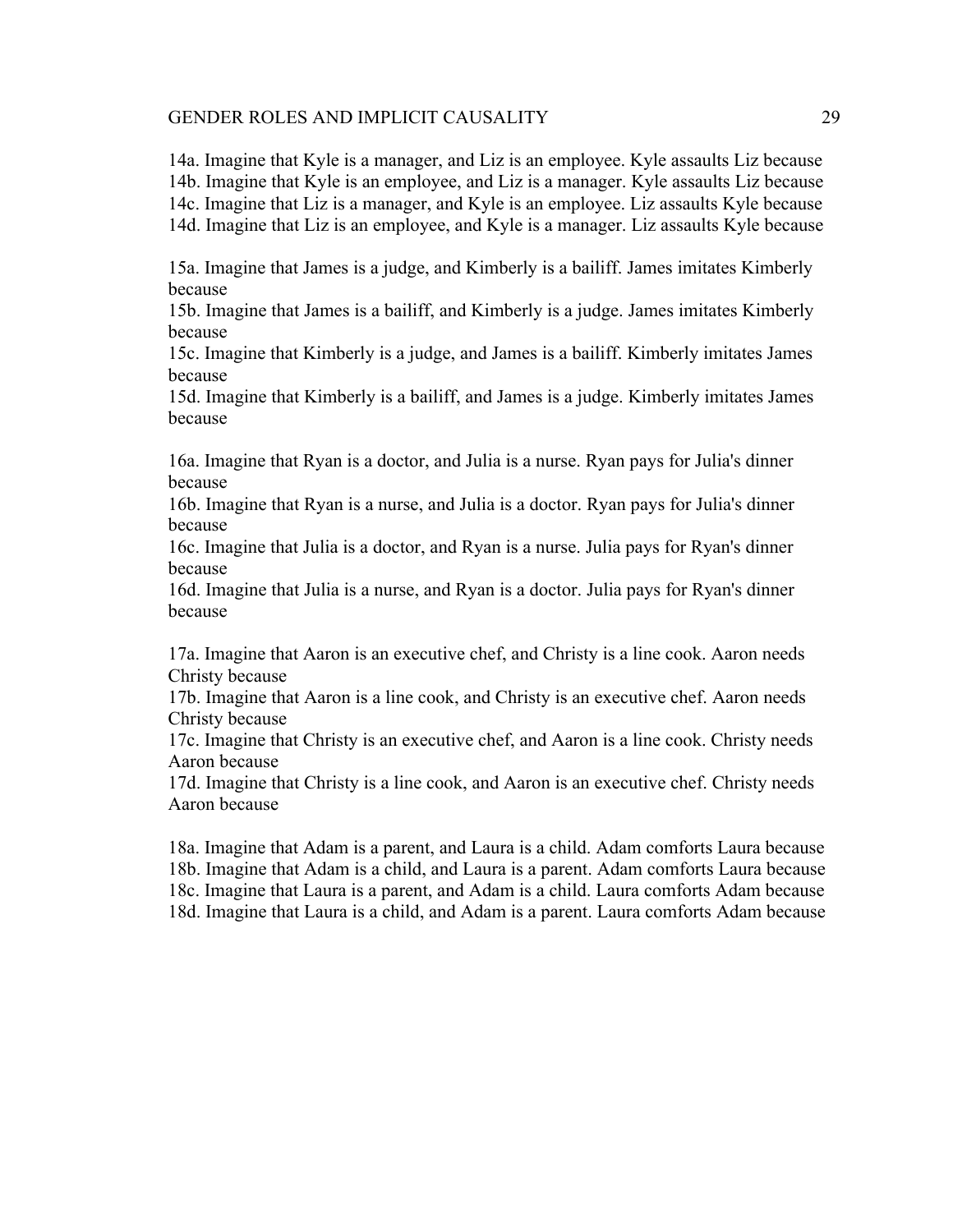19a. Imagine that Phil is a professor, and Jessica is a student. Phil cares about Jessica because

19b. Imagine that Phil is a student, and Jessica is a professor. Phil cares about Jessica because

19c. Imagine that Jessica is a professor, and Phil is a student. Jessica cares about Phil because

19d. Imagine that Jessica is a student, and Phil is a professor. Jessica cares about Phil because

20a. Imagine that Rick is a Lieutenant Colonel in the Marine Corps, and Mary is a Private. Rick slaps Mary because

20b. Imagine that Rick is a Private in the Marine Corps, and Mary is a Lieutenant Colonel. Rick slaps Mary because

20c. Imagine that Mary is a Lieutenant Colonel in the Marine Corps, and Rick is a Private. Mary slaps Rick because

20d. Imagine that Mary is a Private in the Marine Corps, and Rick is a Lieutenant Colonel. Mary slaps Rick because

21a. Imagine that Rob is a lawyer, and Nicole is an intern. Rob dislikes Nicole because 21b. Imagine that Rob is an intern, and Nicole is a lawyer. Rob dislikes Nicole because 21c. Imagine that Nicole is a lawyer, and Rob is an intern. Nicole dislikes Rob because 21d. Imagine that Nicole is an intern, and Rob is a lawyer. Nicole dislikes Rob because

22a. Imagine that Ben is a warden, and Rachel is an inmate. Ben hears Rachel because 22b. Imagine that Ben is an inmate, and Rachel is a warden. Ben hears Rachel because 22c. Imagine that Rachel is a warden, and Ben is an inmate. Rachel hears Ben because 22d. Imagine that Rachel is an inmate, and Ben is a warden. Rachel hears Ben because

23a. Imagine that Kevin is a CEO, and Andrea is an executive. Kevin fixes Andrea's car because

23b. Imagine that Kevin is an executive, and Andrea is a CEO. Kevin fixes Andrea's car because

23c. Imagine that Andrea is a CEO, and Kevin is an executive. Andrea fixes Kevin's car because

23d. Imagine that Andrea is an executive, and Kevin is a CEO. Andrea fixes Kevin's car because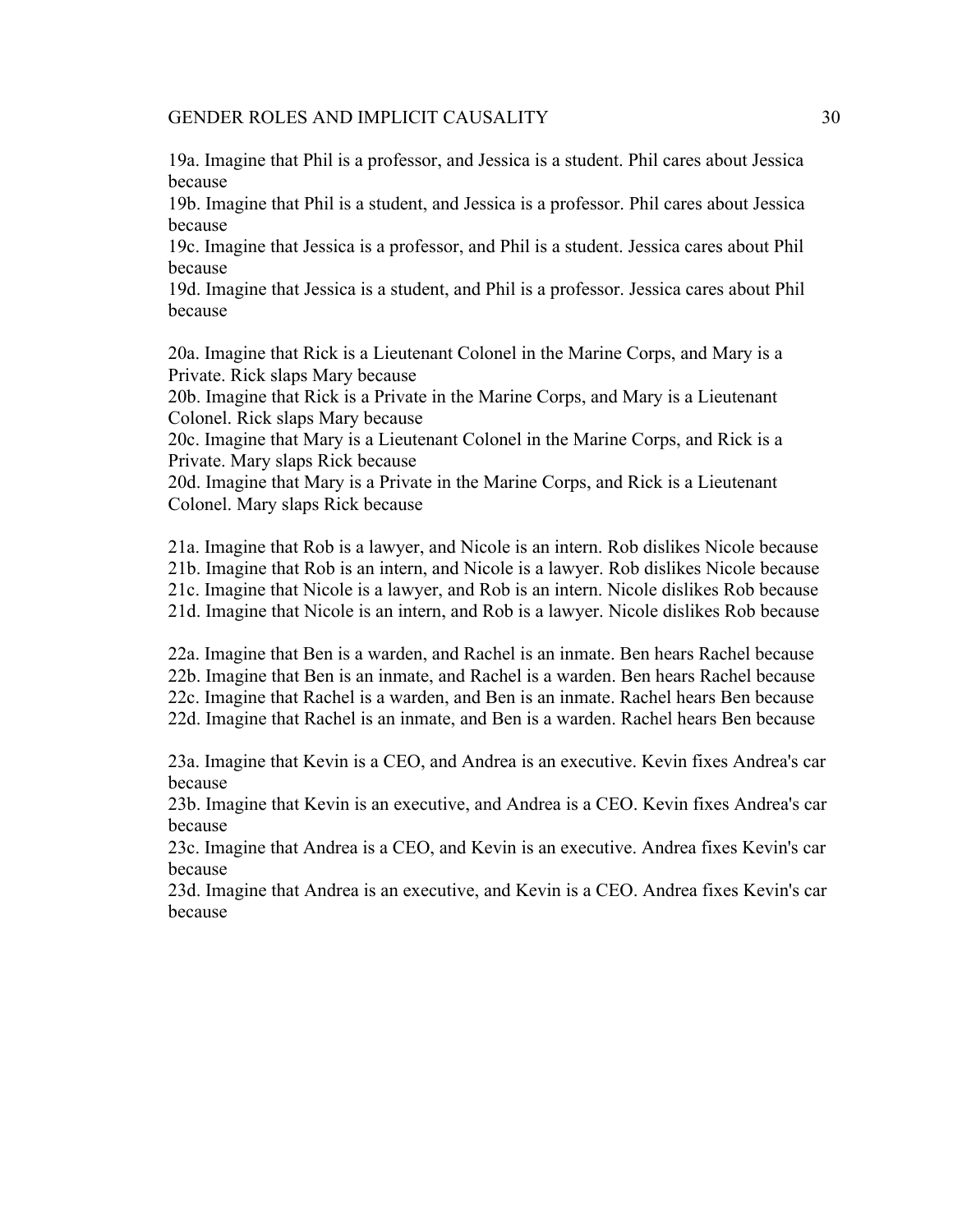24a. Imagine that Peter is an executive, and Susie is his secretary. Peter surprises Susie because

24b. Imagine that Peter is a secretary, and Susie is an executive. Peter surprises Susie because

24c. Imagine that Susie is an executive, and Peter is her secretary. Susie surprises Peter because

24d. Imagine that Susie is a secretary, and Peter is an executive. Susie surprises Peter because

25a. Imagine that Martin is a pilot, and Emily is a flight attendant. Martin flatters Emily because

25b. Imagine that Martin is a flight attendant, and Emily is a pilot. Martin flatters Emily because

25c. Imagine that Emily is a pilot, and Martin is a flight attendant. Emily flatters Martin because

25d. Imagine that Emily is a flight attendant, and Martin is a pilot. Emily flatters Martin because

26a. Imagine that Jake is a director, and Abby is an actor. Jake understands Abby because 26b. Imagine that Jake is an actor, and Abby is a director. Jake understands Abby because 26c. Imagine that Abby is a director, and Jake is an actor. Abby understands Jake because 26d. Imagine that Abby is an actor, and Jake is a director. Abby understands Jake because

27a. Imagine that Brett is a CEO, and Kelsey is an executive. Brett makes a quilt for Kelsey because

27b. Imagine that Brett is an executive, and Kelsey is a CEO. Brett makes a quilt for Kelsey because

27c. Imagine that Kelsey is a CEO, and Brett is an executive. Kelsey makes a quilt for Brett because

27d. Imagine that Kelsey is an executive, and Brett is a CEO. Kelsey makes a quilt for Brett because

28a. Imagine that Brian is a Lieutenant Colonel in the Marine Corps, and Tina is a Private. Brian believes Tina because

28b. Imagine that Brian is a Private in the Marine Corps, and Tina is a Lieutenant Colonel. Brian believes Tina because

28c. Imagine that Tina is a Lieutenant Colonel in the Marine Corps, and Brian is a Private. Tina believes Brian because

28d. Imagine that Tina is a Private in the Marine Corps, and Brian is a Lieutenant Colonel. Tina believes Brian because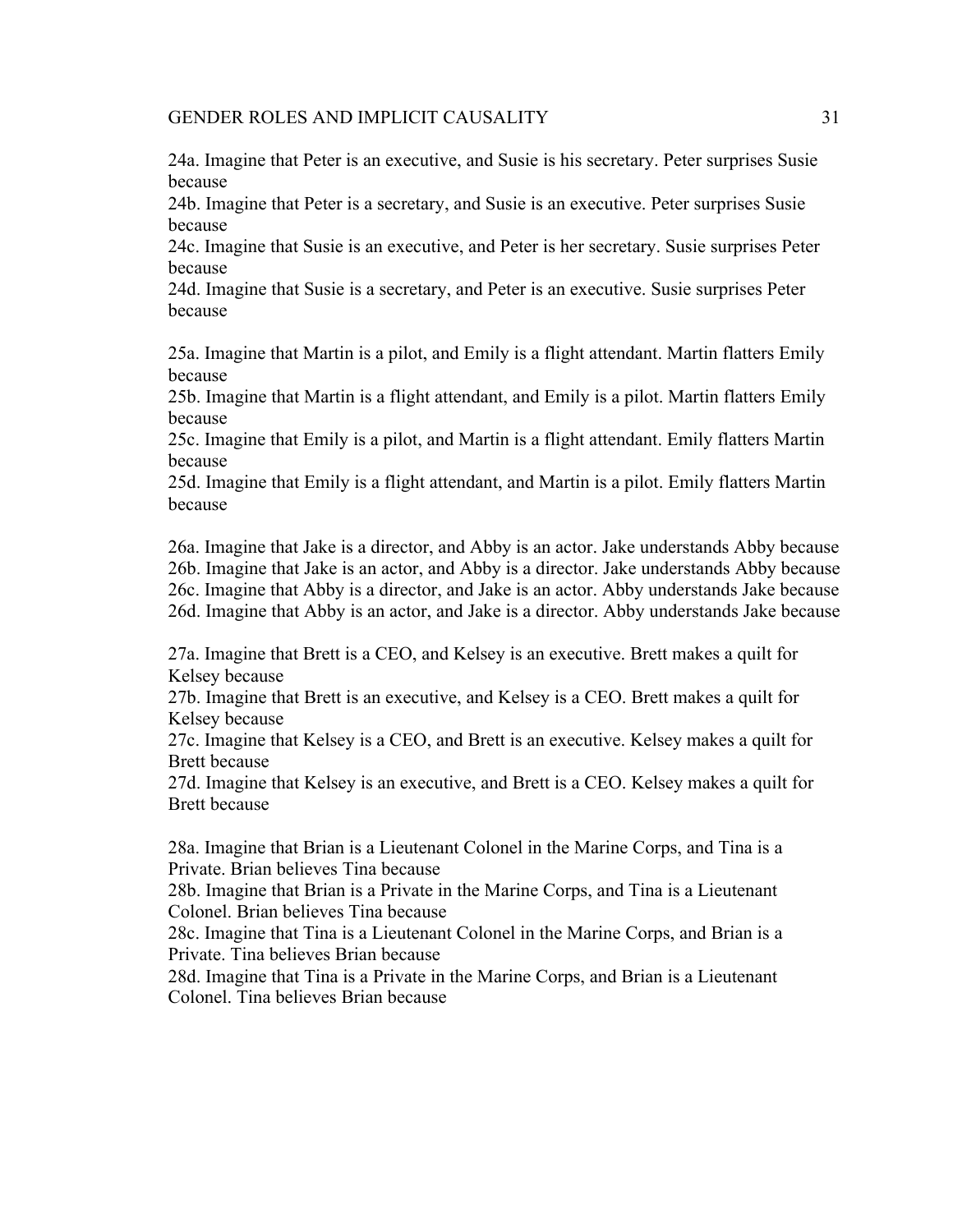29a. Imagine that Tyler is a manager, and Mindy is an employee. Tyler accuses Mindy because

29b. Imagine that Tyler is an employee, and Mindy is a manager. Tyler accuses Mindy because

29c. Imagine that Mindy is a manager, and Tyler is an employee. Mindy accuses Tyler because

29d. Imagine that Mindy is an employee, and Tyler is a manager. Mindy accuses Tyler because

30a. Imagine that Dan is a pilot, and Gina is a flight attendant. Dan punches Gina because 30b. Imagine that Dan is a flight attendant, and Gina is a pilot. Dan punches Gina because

30c. Imagine that Gina is a pilot, and Dan is a flight attendant. Gina punches Dan because 30d. Imagine that Gina is a flight attendant, and Dan is a pilot. Gina punches Dan because

31a. Imagine that Luke is a parent, and Emma is a child. Luke agrees with Emma because 31b. Imagine that Luke is a child, and Emma is a parent. Luke agrees with Emma because

31c. Imagine that Emma is a parent, and Luke is a child. Emma agrees with Luke because 31d. Imagine that Emma is a child, and Luke is a parent. Emma agrees with Luke because

32a. Imagine that Tom is a lawyer, and Ashley is an intern. Tom impresses Ashley because

32b. Imagine that Tom is an intern, and Ashley is a lawyer. Tom impresses Ashley because

32c. Imagine that Ashley is a lawyer, and Tom is an intern. Ashley impresses Tom because

32d. Imagine that Ashley is an intern, and Tom is a lawyer. Ashley impresses Tom because

33a. Imagine that Zack is a professor, and Jenna is a student. Zack loathes Jenna because 33b. Imagine that Zack is a student, and Jenna is a professor. Zack loathes Jenna because 33c. Imagine that Jenna is a professor, and Zack is a student. Jenna loathes Zack because 33d. Imagine that Jenna is a student, and Zack is a professor. Jenna loathes Zack because

34a. Imagine that Carl is a doctor, and Molly is a nurse. Carl notices Molly because 34b. Imagine that Carl is a nurse, and Molly is a doctor. Carl notices Molly because 34c. Imagine that Molly is a doctor, and Carl is a nurse. Molly notices Carl because 34d. Imagine that Molly is a nurse, and Carl is a doctor. Molly notices Carl because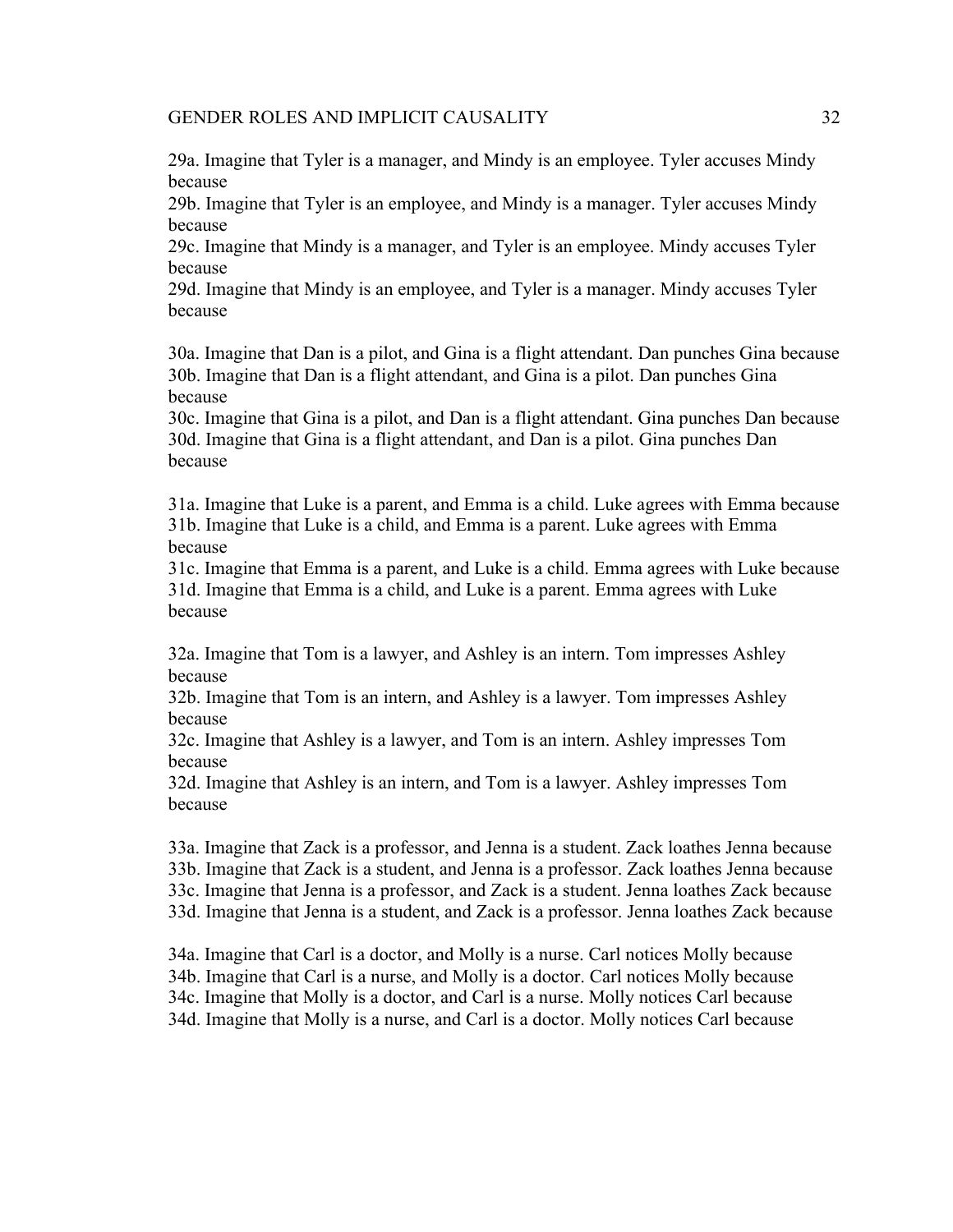35a. Imagine that Ethan is a director, and Sophie is an actor. Ethan snuggles with Sophie because

35b. Imagine that Ethan is an actor, and Sophie is a director. Ethan snuggles with Sophie because

35c. Imagine that Sophie is a director, and Ethan is an actor. Sophie snuggles with Ethan because

35d. Imagine that Sophie is an actor, and Ethan is a director. Sophie snuggles with Ethan because

36a. Imagine that Matt is an executive chef, and Becky is a line cook. Matt rejects Becky because

36b. Imagine that Matt is a line cook, and Becky is an executive chef. Matt rejects Becky because

36c. Imagine that Becky is an executive chef, and Matt is a line cook. Becky rejects Matt because

36d. Imagine that Becky is a line cook, and Matt is an executive chef. Becky rejects Matt because

37a. Imagine that Frank is a judge, and Hilary is a bailiff. Frank shops for Hilary because 37b. Imagine that Frank is a bailiff, and Hilary is a judge. Frank shops for Hilary because 37c. Imagine that Hilary is a judge, and Frank is a bailiff. Hilary shops for Frank because 37d. Imagine that Hilary is a bailiff, and Frank is a judge. Hilary shops for Frank because

38a. Imagine that Nick is an executive, and Lucy is his secretary. Nick wrongs Lucy because

38b. Imagine that Nick is a secretary, and Lucy is an executive. Nick wrongs Lucy because

38c. Imagine that Lucy is an executive, and Nick is her secretary. Lucy wrongs Nick because

38d. Imagine that Lucy is a secretary, and Nick is an executive. Lucy wrongs Nick because

39a. Imagine that Isaac is a warden, and Melanie is an inmate. Isaac remembers Melanie because

39b. Imagine that Isaac is an inmate, and Melanie is a warden. Isaac remembers Melanie because

39c. Imagine that Melanie is a warden, and Isaac is an inmate. Melanie remembers Isaac because

39d. Imagine that Melanie is an inmate, and Isaac is a warden. Melanie remembers Isaac because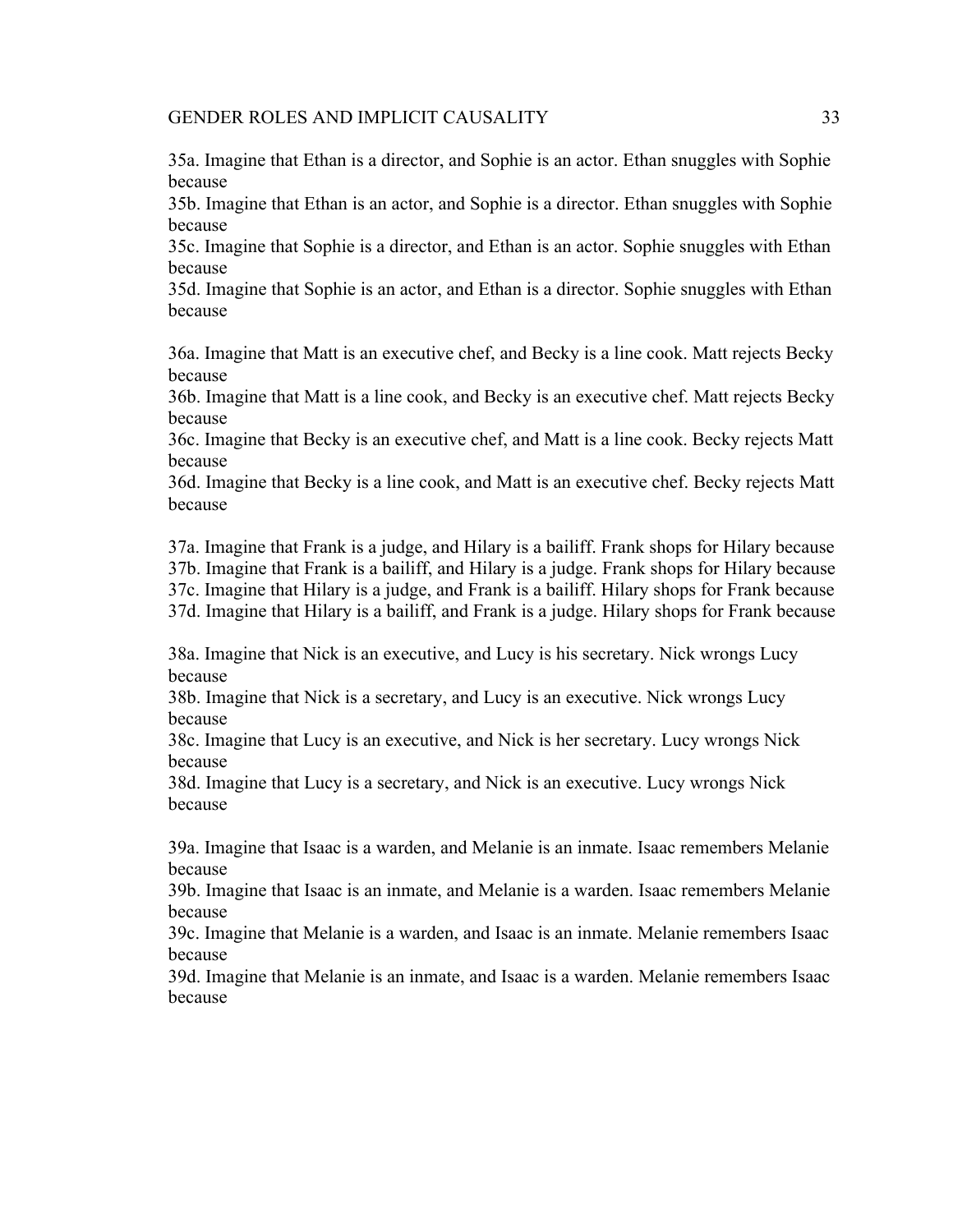40a. Imagine that Glen is a parent, and Katie is a child. Glen influences Katie because 40b. Imagine that Glen is a child, and Katie is a parent. Glen influences Katie because 40c. Imagine that Katie is a parent, and Glen is a child. Katie influences Glen because 40d. Imagine that Katie is a child, and Glen is a parent. Katie influences Glen because

41a. Imagine that Dylan is an executive, and Rose is his secretary. Dylan makes a scrapbook for Rose because

41b. Imagine that Dylan is a secretary, and Rose is an executive. Dylan makes a scrapbook for Rose because

41c. Imagine that Rose is an executive, and Dylan is her secretary. Rose makes a scrapbook for Dylan because

41d. Imagine that Rose is a secretary, and Dylan is an executive. Rose makes a scrapbook for Dylan because

42a. Imagine that Joe is a lawyer, and Audrey is an intern. Joe protects Audrey because 42b. Imagine that Joe is an intern, and Audrey is a lawyer. Joe protects Audrey because 42c. Imagine that Audrey is a lawyer, and Joe is an intern. Audrey protects Joe because 42d. Imagine that Audrey is an intern, and Joe is a lawyer. Audrey protects Joe because

43a. Imagine that Drew is a warden, and Grace is an inmate. Drew disagrees with Grace because

43b. Imagine that Drew is an inmate, and Grace is a warden. Drew disagrees with Grace because

43c. Imagine that Grace is a warden, and Drew is an inmate. Grace disagrees with Drew because

43d. Imagine that Grace is an inmate, and Drew is a warden. Grace disagrees with Drew because

44a. Imagine that Stuart is a director, and Vanessa is an actor. Stuart refuses Vanessa because

44b. Imagine that Stuart is an actor, and Vanessa is a director. Stuart refuses Vanessa because

44c. Imagine that Vanessa is a director, and Stuart is an actor. Vanessa refuses Stuart because

44d. Imagine that Vanessa is an actor, and Stuart is a director. Vanessa refuses Stuart because